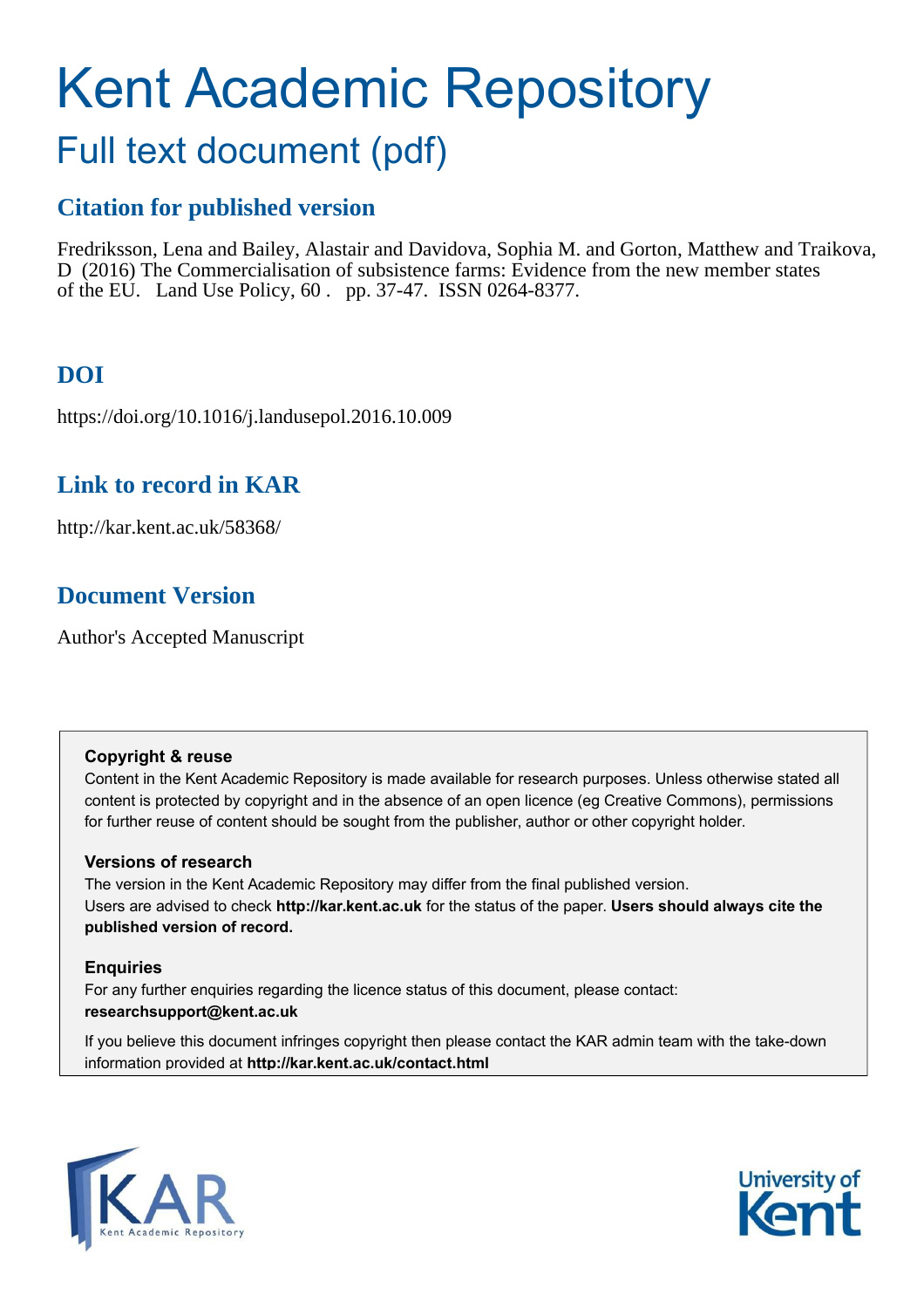### **Green Open Access Version of Paper for Land Use Policy (accepted 10th October 2016)**

## **The Commercialisation of Subsistence Farms: Evidence from the New Member States of the EU**

# **[Lena Fredriksson](http://kent.academia.edu/LenaFredriksson)<sup>1</sup> , Alastair Bailey<sup>2</sup> , Sophia Davidova<sup>3</sup> , Matthew Gorton4, and Diana Traikova<sup>5</sup>**

<sup>1</sup> Swedish National Audit Office (Riksrevisionen), Stockholm, Sweden [lena.fredriksson@riksrevisionen.se](mailto:lena.fredriksson@riksrevisionen.se) 

<sup>2</sup> School of Economics, Keynes College, University of Kent, Canterbury, Kent CT2 7NP, UK [A.Bailey@kent.ac.uk](mailto:A.Bailey@kent.ac.uk) 

<sup>3</sup> School of Economics, Keynes College, University of Kent, Canterbury, Kent CT2 7NP, UK [S.M.Davidova@kent.ac.uk](mailto:S.M.Davidova@kent.ac.uk) 

<sup>4</sup> Newcastle University Business School, 5 Barrack Road, Newcastle upon Tyne, NE1 4SE, UK [matthew.gorton@ncl.ac.uk](mailto:matthew.gorton@ncl.ac.uk) 

<sup>5</sup> Leibniz Institute of Agricultural Development in Transition Economies (IAMO) Theodor-Lieser Str. 2, 06120 Halle (Saale), Germany, [traikova@gmail.com](mailto:traikova@gmail.com)

#### **Acknowledgement**

Survey research underpinning this paper was conducted as part of SCARLED, a research project supported by the EU's Sixth Framework Programme (Contract No 044201).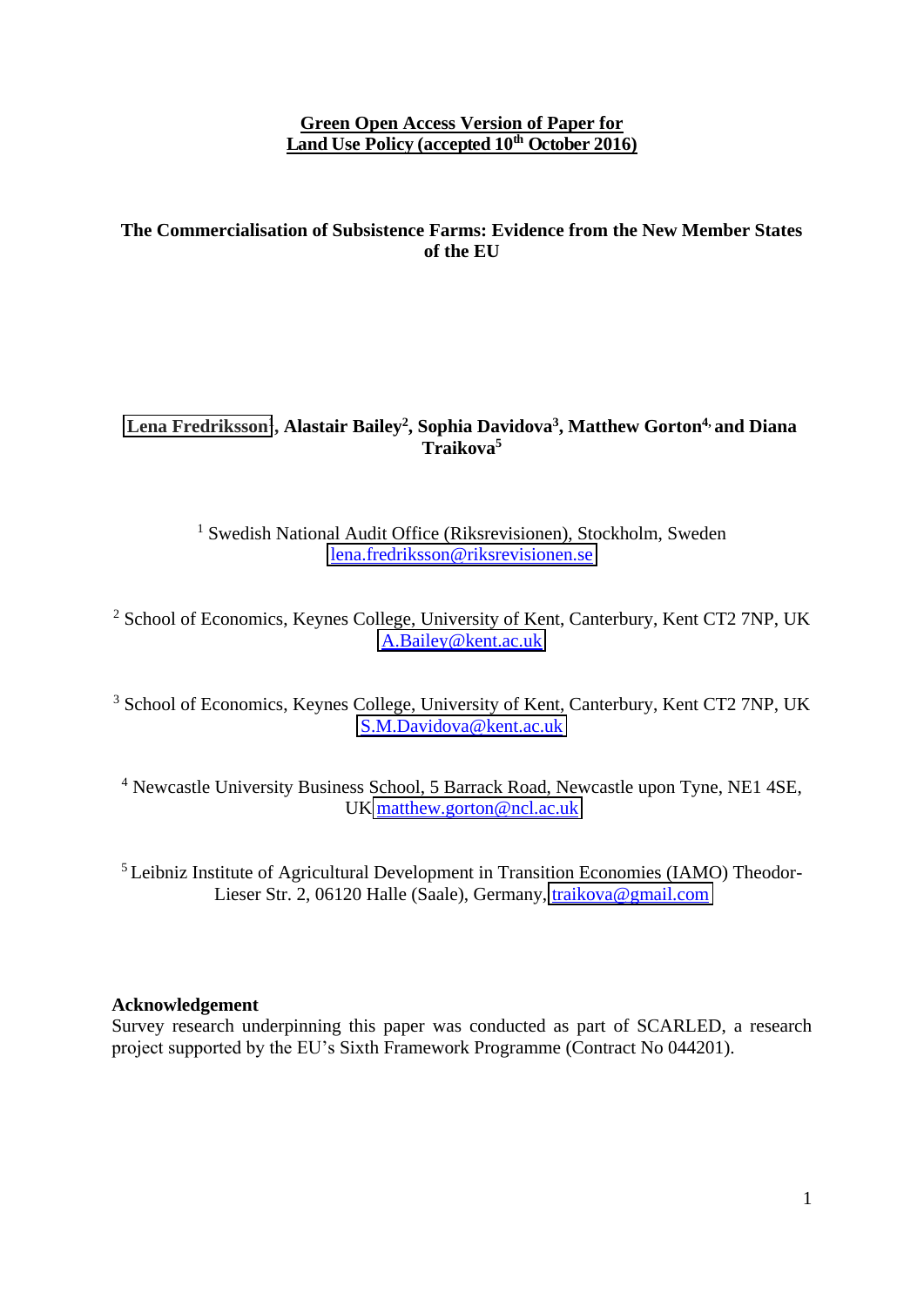## **The Commercialisation of Subsistence Farms: Evidence from the New Member States of the EU**

#### **Abstract**

For selected regions of five EU Member States (Bulgaria, Hungary, Poland, Romania and Slovenia), this paper examines the determinants of the commercialisation of (semi)subsistence farms. While subsistence farming has become an important feature of the EU, there is a lack of evidence on its spatial distribution, importance and reasons for persistence. The analysis utilises cross-regional survey data and qualitative interviews. Results suggest the absence of a subsistence poverty trap driven by either farmer perceptions or transactions costs although capital endowment appears to play a significant part. On the other hand the degree of market engagement depends on access costs, which vary with location, households' productive assets, specialisation, and risk propensity. Implications for land use policy are discussed.

#### **Key words:**

Subsistence agriculture, small-scale farming, European Union, cross-regional comparison, quantitative and qualitative methods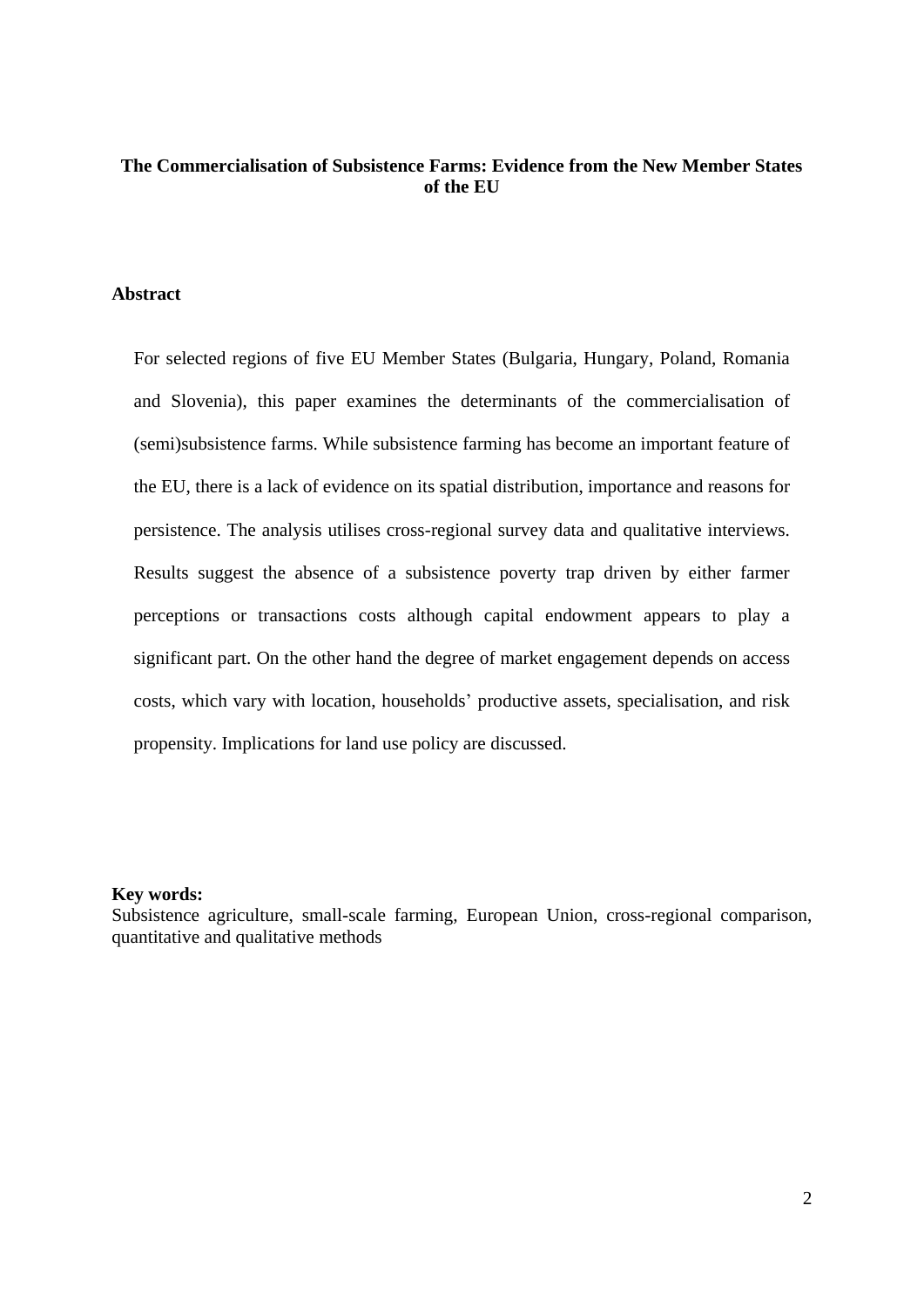#### **1. Introduction**

The regional landscape of the European Union (EU) changed dramatically during the early years of the 21<sup>st</sup> Century. Two waves of enlargement, first in 2004 and then in 2007, followed by the accession of Croatia in 2013 saw the Union grow from 15 to 28 member states and its geographic gravity moved eastward. In the process, the number of farmers in the EU more than doubled, increasing from 5.7 to 13.7 million, while the utilised agricultural land area (UAA) rose from 125 to 174 million hectares [\(Eurostat, 2014\)](#page-26-0), a rise of 39 per cent. Overall, farms in the EU's New Member States (NMS) tend to be both smaller and less productive than in the EU-15, and a significant number of these farms do not market their output at all or only sell a small portion of it. For instance, in 2007, nearly three quarters (74 per cent) of farms in the NMS (5 million units), produced mainly for their own consumption [\(Eurostat, 2007\)](#page-26-1). While subsistence farming has previously largely been perceived as a 'developing country problem', the expansion of the borders of the Union thus means that it is now an important feature of land use in the overall EU.

It is expected that low levels of market engagement lead to poor rates of regional economic growth [\(World Bank, 2007\)](#page-28-0) and contribute to rural poverty. This has the potential to challenge the logic of the EU's Common Agricultural Policy (CAP), with its focus on supporting medium-sized, by international standards, commercially oriented family farms [\(Calus and Huylenbroeck, 2010\)](#page-25-0). Action was taken in June 2013 to redesign parts of Pillar 1 of the CAP specifically to provide flat-rate aid to small-scale farmers. Facilitating the restructuring of farms with a low degree of market participation is also a policy objective of the 2014-2020 Rural Development Programmes within Pillar 2 of the CAP (for instance in the area of farm and business development).

Against this background, the objective of this study is to investigate the determinants of, and barriers to, the increased commercialisation of subsistence and semi-subsistence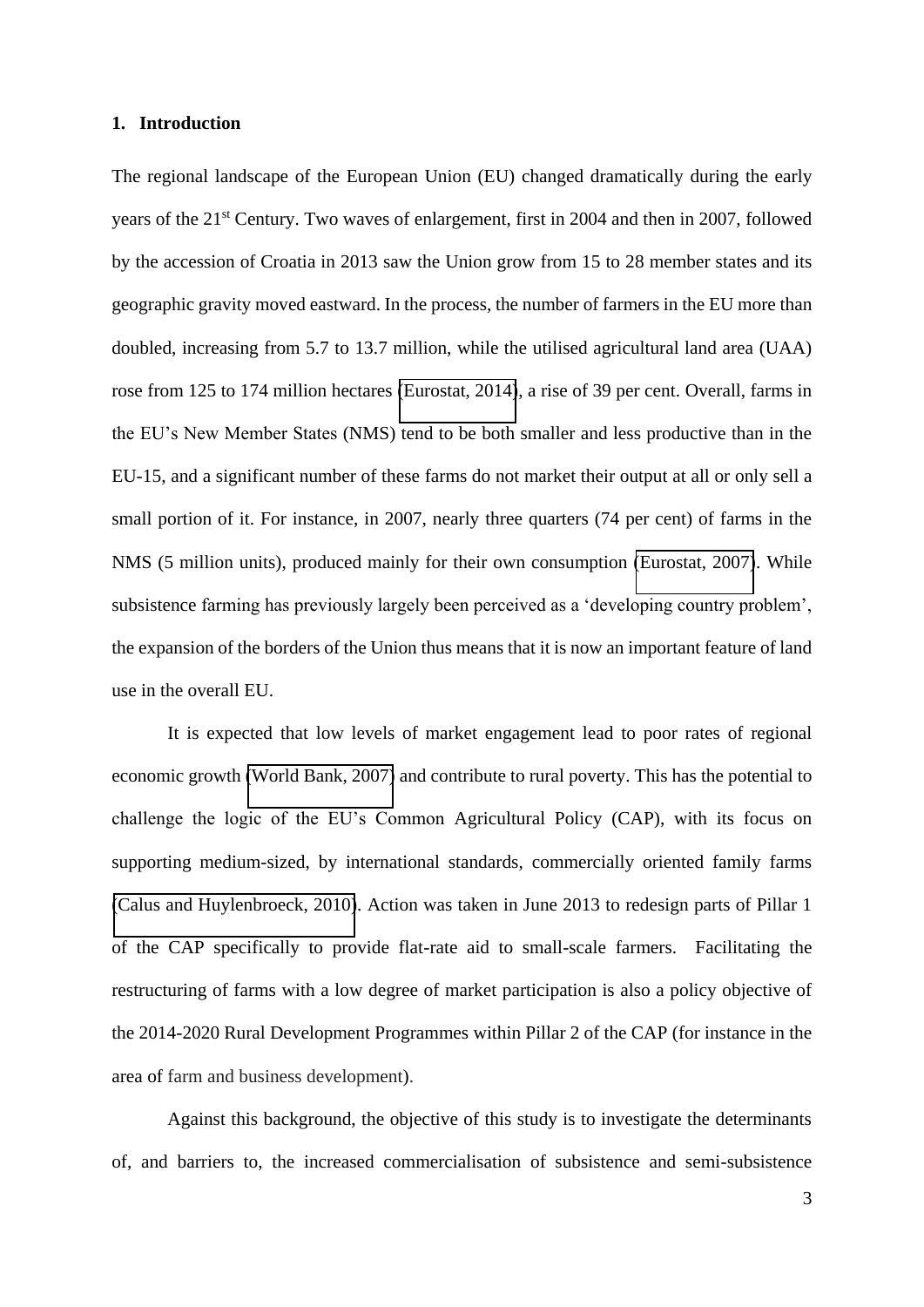farmers in three regions within each of five NMS (Bulgaria, Hungary, Poland, Romania and Slovenia). Collectively, in 2007, these five countries accounted for 53 per cent of the total number of farms in the EU-27 and 82 per cent of semi-subsistence farms [\(Eurostat, 2007\)](#page-26-1).

These countries present a variety of land use policy contexts, having followed different paths of structural adjustment of agriculture and possess different degrees of rurality and dependence on farming. [Swinnen et al. \(2005\) e](#page-27-0)mphasise that, due to largely private agriculture before transition, structural reforms in Poland and Slovenia were less marked than in the other three countries, and therefore the farm size distribution in Poland and Slovenia is less polarised, in contrast to Bulgaria, Hungary and Romania. A cluster analysis of 22 EU Member States<sup>1</sup> with a special emphasis on predominantly rural areas and agriculture, placed these five countries in three different clusters [\(Tocco et al., 2012\)](#page-28-1). Bulgaria, Hungary and Poland, together with some Southern EU-15, exhibit a relatively high share of population, employment and value added in predominantly rural areas with agriculture's share of total employment just below 9 per cent. Slovenia is in a cluster with even higher economic importance of rural areas but with a high level of education and training of rural labour, including farmers, which suggests that they may be more able to commercialise and respond to market signals. In another cluster, Romania presents the highest level of employment in agriculture but the farm labour force has a very low level of training and a high share of farm holders are 65 years of age or older. Throughout the region, the level of human capital in agricultural households, which is a significant determinant of farm decision making [\(Rizov, 2005\)](#page-27-1) and has a positive effect on farm survival and growth [\(Rizov and Mathijs, 2003\)](#page-27-2), is low. However, the effect of human capital depends strongly on the degree of market imperfections [\(Rizov and Swinnen, 2004\)](#page-27-3).

<u>.</u>

<sup>&</sup>lt;sup>1</sup> Cyprus, Malta, Luxemburg, Austria and Lithuania were not included due to missing data. At the time the research was carried out in 2012, Croatia was not an EU Member State.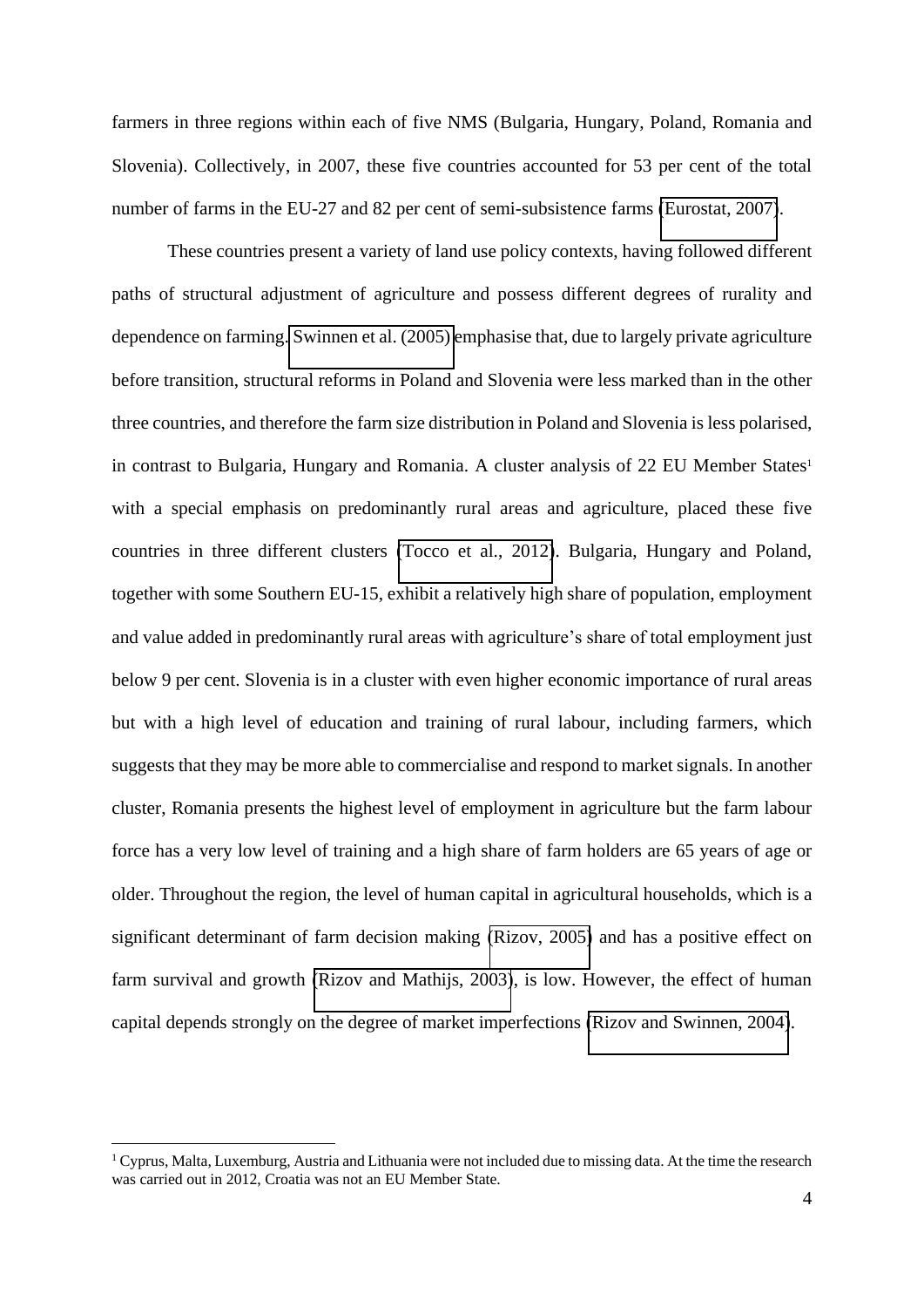To date, the analysis of subsistence farming in the NMS has been compromised by a lack of adequate data. These small yet numerous farms have been excluded from many official statistical surveys as they fall below the set size thresholds for data collection and, as a consequence, little is known about their asset holdings, market and production activity or indeed their attitudes and goals [\(Davidova et al., 2013\)](#page-26-2). In order to define subsistence farming, this study follows [Wharton \(1969\),](#page-28-2) who proposed a cut-off point differentiating semisubsistence from commercial farming at 50% of output sold, a threshold which has been used widely in studies focused on small semi-subsistence farms. Throughout this paper, the terms subsistence and semi-subsistence farms are used interchangeably.

This paper takes an agricultural household perspective, noting that households can engage in multiple economic practices to create livelihoods. Particular strategies followed (practices) reflect both the social and economic networks in which households are embedded [\(Brown and Kulcsar, 2001\)](#page-25-1) as well as preceptoral dispositions [\(Sitkin and Pablo, 1992\)](#page-27-4). Farm households can be both producers and consumers of their agricultural output, so that conventional models of firm behaviour are inappropriate for understanding commercialisation decisions. Rather, an agricultural household faces three alternative market regimes for each good. These include a position as a net seller, a net buyer or self-sufficiency, thus not participating in the market. The basic proposition is that a household's choice of market regime (practice) will depend on the socio-economic networks in which it is embedded, reflecting varying nested geographies [\(Smith and Stenning, 2006\)](#page-27-5), as well as internal household characteristics, both structural and preceptoral. The factors that may affect the market regime of a household can be classified, thus, into three broad categories: a/ locational; b/internal to the household; and c/ external to the household, mainly the market environment. This classification informs the empirical research.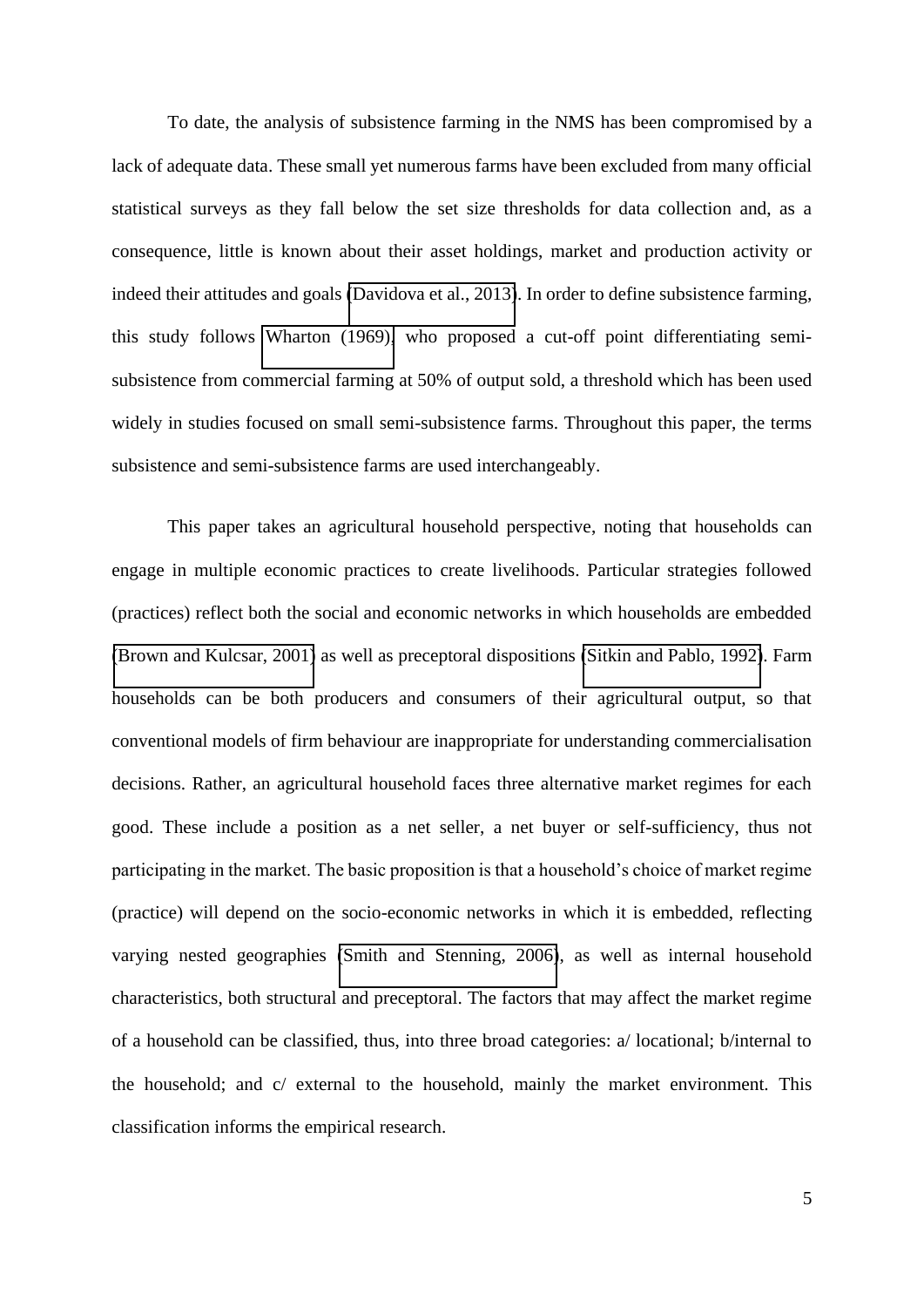Barrett (2008) introduces the concept of a subsistence poverty trap in the case of sub-Saharan agriculture. This situation, he explains, can be generated by the presence of significant transactions costs which form barriers to market entry and a lack of finance, productive assets and technology that limit the scale of marketable surpluses. The data used in this study allow for the analysis of each of these factors. However, the work presented below permits us to also consider the impact of other latent factors in this problem. Potential latent factors which may influence the behaviour of householders could include, but are not limited to, entrepreneurial ability and motivation, perceptions of market risks or potential exploitation by traders, which might help trap households into subsistence livelihoods.

#### **2. Material and Methods**

#### 2.1 Research Strategy

<u>.</u>

The research combines both quantitative and qualitative methods. The quantitative approach, applied to data from a bespoke survey across five  $NMS<sup>2</sup>$  captures the regional diversity that exists in rural areas in the region. At the first stage of the sampling procedure three NUTS3 regions<sup>3</sup> were selected depending on their level of economic development, and at the second stage, three villages were selected within each region again depending on their level of economic development.

The quantitative analysis may face the problem of sample selection bias. It is plausible that market participation as a seller is correlated with unobservable factors which also affect the decision of how much output to sell. The decision to engage in markets in the first place then may be considered as a self-selection problem. In other words, sellers may not form a random subgroup of the sampled population but differ systematically, in unobservable aspects,

<sup>&</sup>lt;sup>2</sup> Data were collected through a primary survey within the EU FP6 programme "Structural Change in Agriculture and Rural Livelihoods" (SCARLED) project.

<sup>&</sup>lt;sup>3</sup> NUTS stand for Nomenclature of Territorial Units for Statistics and is used by Eurostat and EU institutions. NUTS3 are regions with population between 150,000-800,000 for which Eurostat provides statistics comparable across the EU.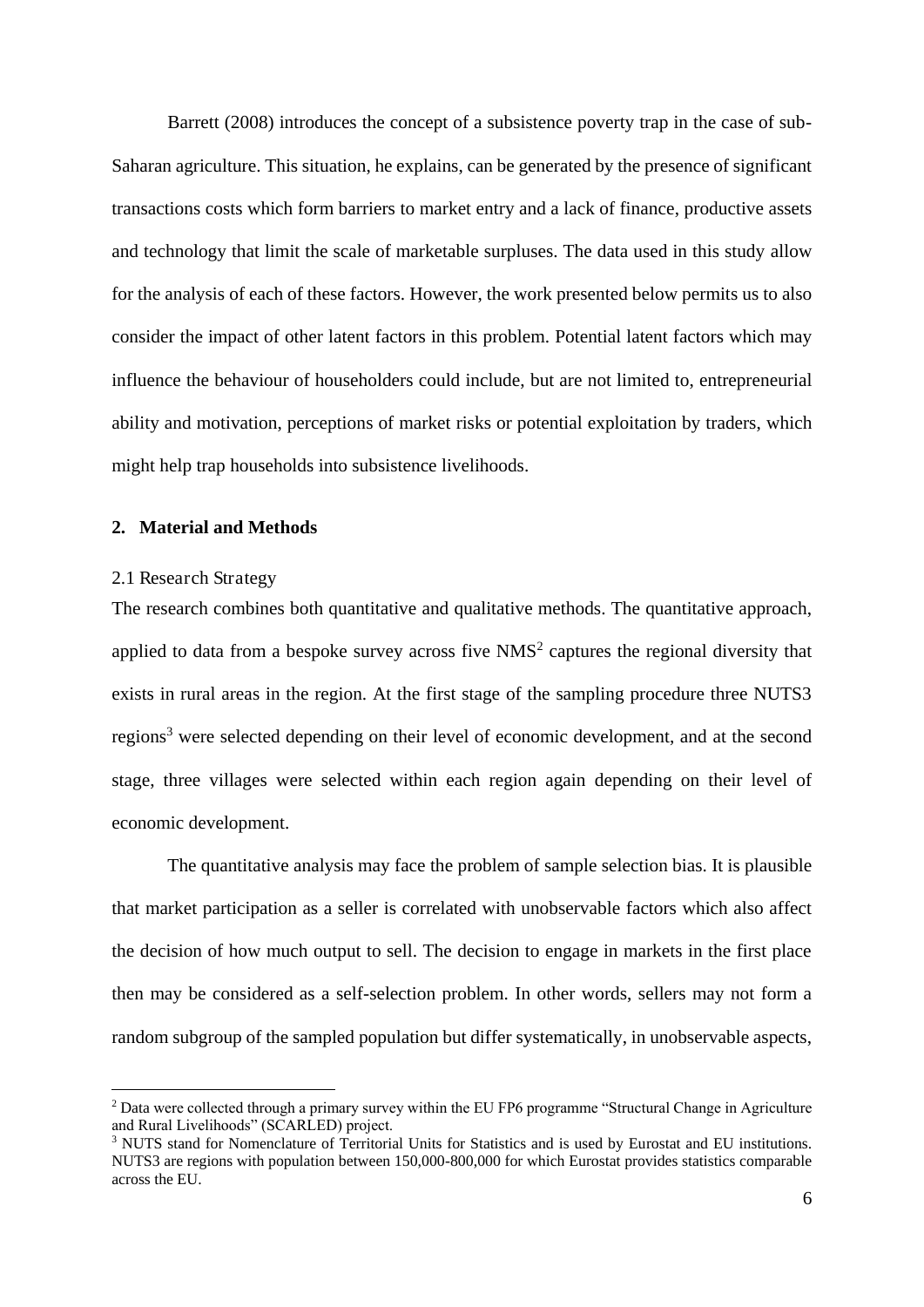from those not participating in output markets. [Heckman \(1976\)](#page-27-6) introduced a two-step process for data analysis to correct for sample-induced endogeneity. The first step utilises a probit model (Equation 2) to estimate the probability of an observation entering a sample, and the second stage uses Ordinary Least Squares (OLS) regression (Equation 1) to predict the dependent variable. To account for potential biases which may derive from non-randomness, this process uses Equation 2 (in conjunction with Equation 1) to create a selection parameter, the inverse Mills ratio (IMR). This selection parameter is included in Equation 1 to account for potential sample selection bias [\(Heckman, 1979\)](#page-27-7). In this analysis, in the first step, the determinants of market participation are estimated alongside the associated Mills ratio. The second step estimates the determinants of the degree of market integration. This procedure, in addition to ensuring that estimates are consistent in the presence of self-selection, allows us to test an interesting proposition. The presence of a self-selection bias can suggest that there are latent barriers to market integration that hold farms into potentially low welfare subsistence behaviours. As such it allows us to test a special case of the subsistence poverty trap [\(Barrett,](#page-25-2)  [2008\)](#page-25-2) generated by household factors not captured in our data set. This can be labelled a perceptions driven subsistence poverty trap.

The qualitative part consists of a content analysis of material gathered from in-depth, semi-structured interviews with rural Bulgarian households selected from the survey sample. Interviews involved households in five of the surveyed villages in two NUTS3 regions. These households were revisited twice after the collection of data for the quantitative survey with visits occurring in 2010 and 2014 in order to investigate their plans for, and paths of, farm development. Emphasis was placed on commercialisation, and in some cases, disengagement from agriculture or lack of change. In each case, the factors determining these paths were investigated in detail, including household, village and regional opportunities for, and barriers to, commercialisation.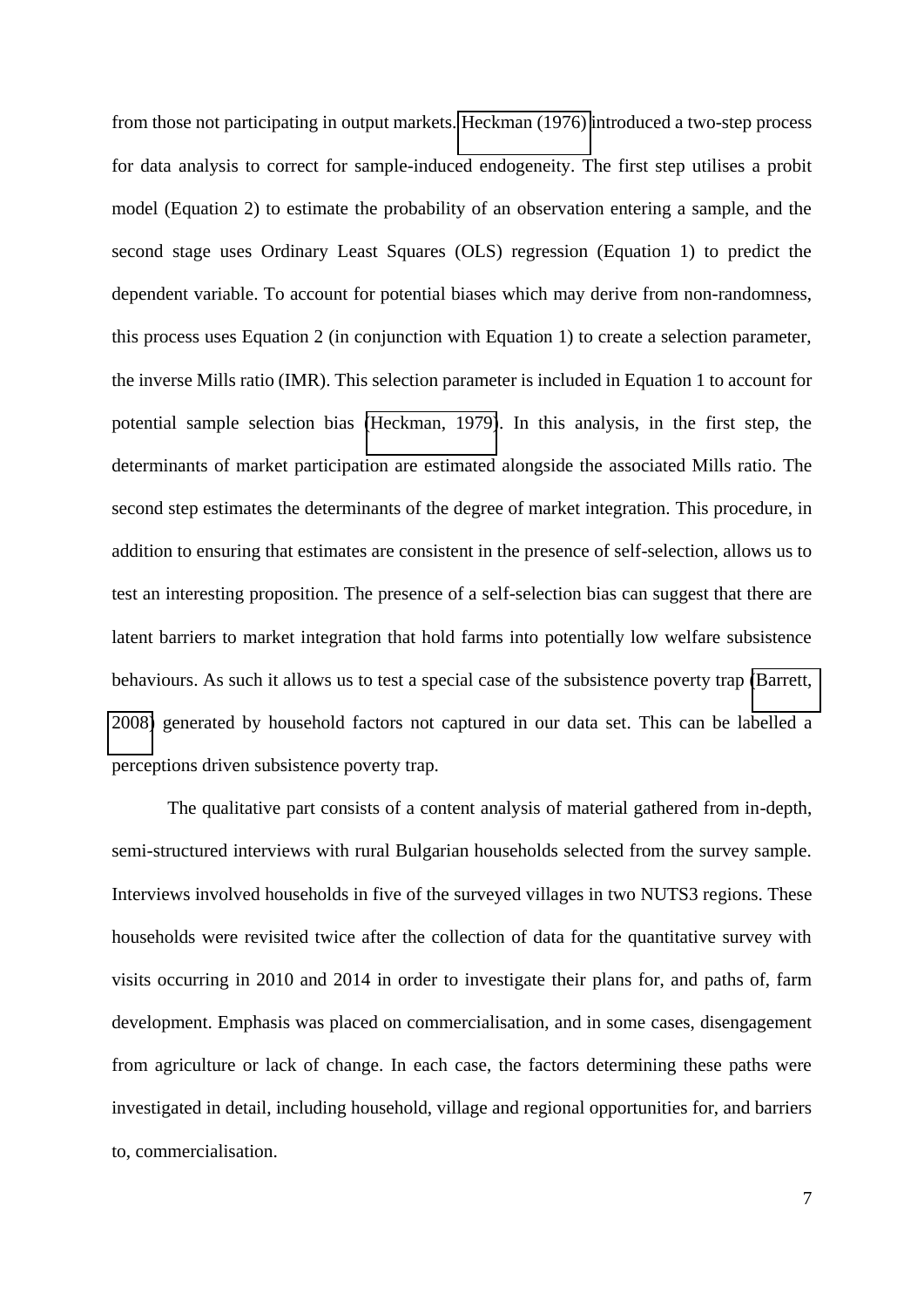The combination of quantitative and qualitative research leverages their complementary strengths and offers greater insights than if each were applied individually [\(Venkatesh et al., 2013\)](#page-28-3). In this case, the survey provides breadth and the basis for identifying the determinants of commercialisation, while the qualitative research generates insights into specific factors, such as the role of family dynamics, the complexity and essence of which are difficult to capture in survey research. Together the methods thus provide a better basis for drawing conclusions and policy recommendations.

#### 2.2 Quantitative analysis

 The decision to engage in output markets is assumed to follow a two-step approach. In the first stage, the household's decision of whether or not to participate in output markets as a seller is estimated by means of a probit model:

$$
p = 1[z\gamma + \upsilon \ge 0]
$$
 (1)

Where p is the probability of being a seller, z is a vector of explanatory variables,  $\gamma$  is a vector of unknown parameters and  $v$  is the error term. p equals 1 if the household sells output, and  $0$ otherwise.

The second stage 'degree of market integration equation', or in other words, how much output is sold, is represented by a linear regression model. It can be written as:

$$
s = \beta x + u, E(u|x) = 0
$$
 (2)

The Heckman model assumes that u and *v* are normally distributed, with a mean of 0, and that they are correlated. Sample selection bias arises when u and  $v$  are not independent of each other. From (2):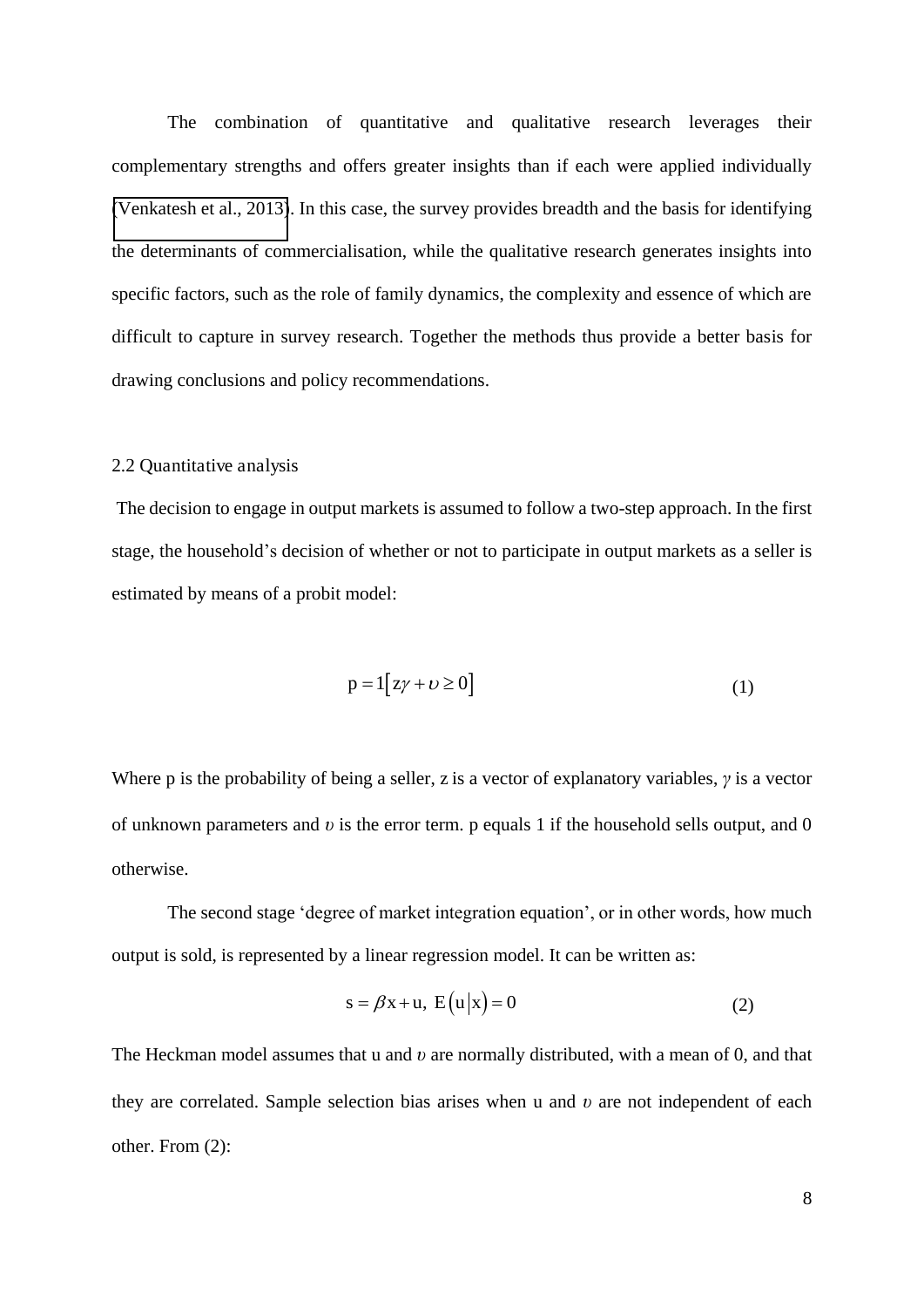$$
E(s|z,\nu) = \beta x + \rho \nu \tag{3}
$$

Where  $\rho$  is the correlation with the error term of the propensity to be a seller, and unobserved determinants of the degree of market integration equation  $(v)$ . However, p is related to  $v$  as represented by equation (1). Hence, equation (3) can be rewritten as:

$$
E(s|z, p) = \rho E(\nu|z, p)
$$
 (4)

 $E(s|z, p)$  mirrors the correlation between the unobserved error terms in both stages of the model. This equals the inverse Mills ratio  $\lambda$  (IMR) evaluated at the mean of z multiplied by its probit estimate  $\chi$ ,  $\lambda$ (z $\gamma$ ), when p=1. Equation (4) can be then be rewritten as:

$$
E(s|z, p=1) = \beta x + \rho \lambda (z\gamma)
$$
 (5)

If  $\rho \neq 0$  OLS estimates of  $\beta$  will be inconsistent unless the IMR is included as an explanatory variable in the regression. Conversely, if  $\rho = 0$ , OLS will yield consistent estimates. Conditional on the estimated value of  $\rho$ , the second stage of the model is estimated either using the Heckman approach of including  $\lambda$  within the behavioural equation for degree of market integration, or by a standard OLS linear regression. Explanatory variables for both stages were selected (Table 1) to represent locational characteristics, captured by country dummies, transaction costs proxies including village distance to urban centre, distance to sales point, village market, infrastructure and different marketing channels, household consumption characteristics and household production characteristics. As presented in Table 1, the group of proxies for transaction costs was extended for inclusion in the OLS regression with variables only relevant if the household engages in the market as a seller.

Table 1 about here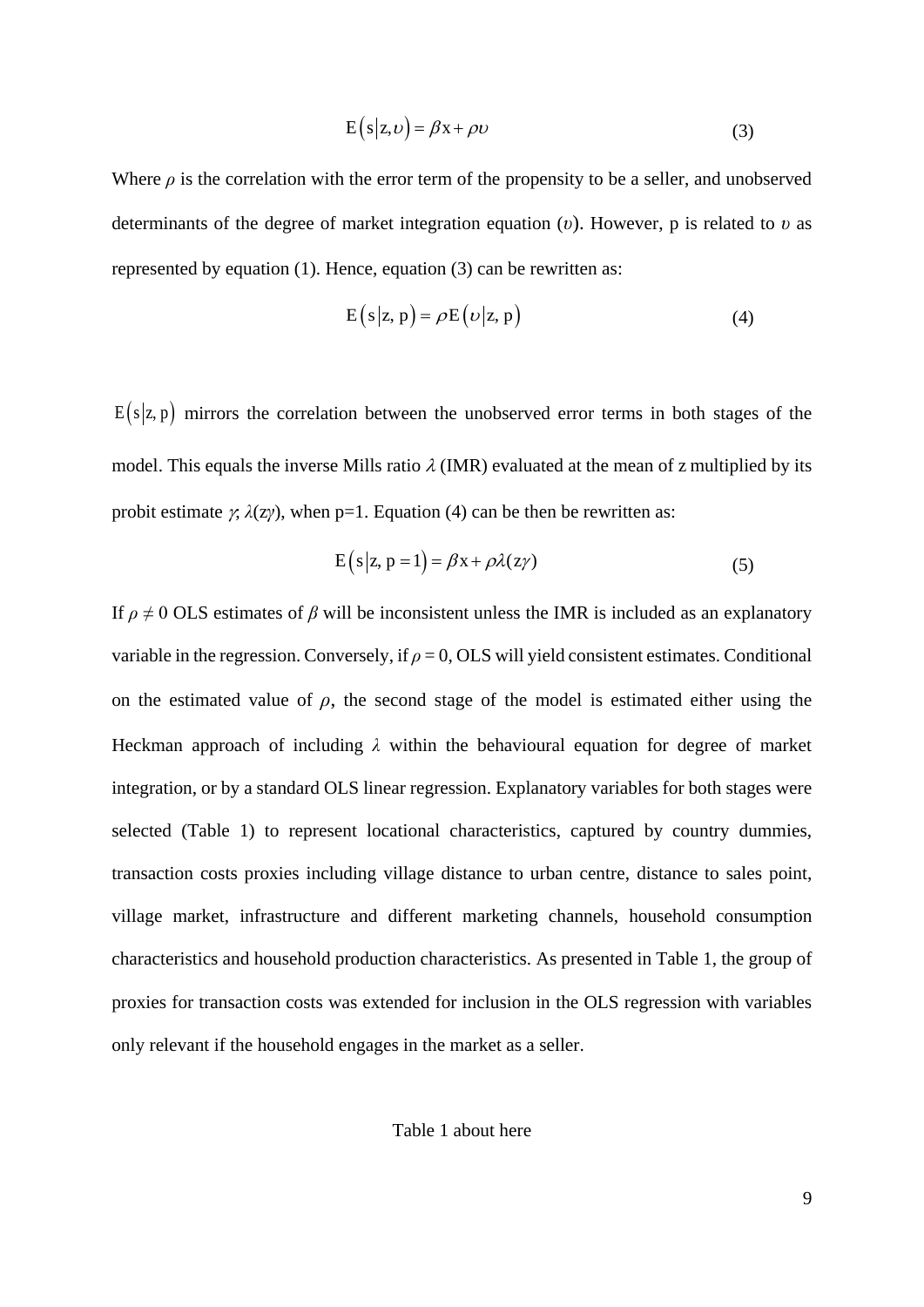#### 2.3 Qualitative analysis

The qualitative data analysis draws on interviews with ten Bulgarian households included in the SCARLED survey. Purposeful sampling was employed, selecting farm households that increased their share of output sold between 2003 and 2006 (the reference years for the SCARLED survey). This was consistent with the objective to better understand the process of commercialisation. The selected households were located in two different regions (one above and one below the national average for GDP per capita) and five different villages, with varying economic fortunes and typology (three lowland and two mountainous regions).

All ten households were interviewed in autumn 2010 and subsequently re-interviewed in autumn 2014. Re-interviewing occurred in order to understand household and farm dynamics and to compare the objectives and aspirations of households with the outcomes which emerged from the longitudinal study. These aspects are particularly difficult to capture within a crosssectional survey conducted at one point in time since it is possible that respondents rationalise their situations ex-post. All interviews were recorded and transcribed verbatim to facilitate content analysis.

Data analysis followed the principles of Qualitative Content Analysis (QCA), drawing on in vivo coding of the interview transcripts and each household's initial survey responses [\(Bazeley and Jackson, 2013\)](#page-25-3). The software package NVivo10 facilitated the application of QCA. At first, codes were treated as free nodes and then organised into trees (parent nodes) acting as connecting points for factors inhibiting / facilitating commercialisation. After classifying nodes into trees, pattern coding was undertaken [\(Miles and Huberman, 1994\)](#page-27-8) to identify determinants of commercialisation (facilitators and barriers).

#### 2.4 Survey Data

A network of SCARLED project participants undertook data collection, via face to face interviews, in selected representative regions and villages of the five NMS considered. The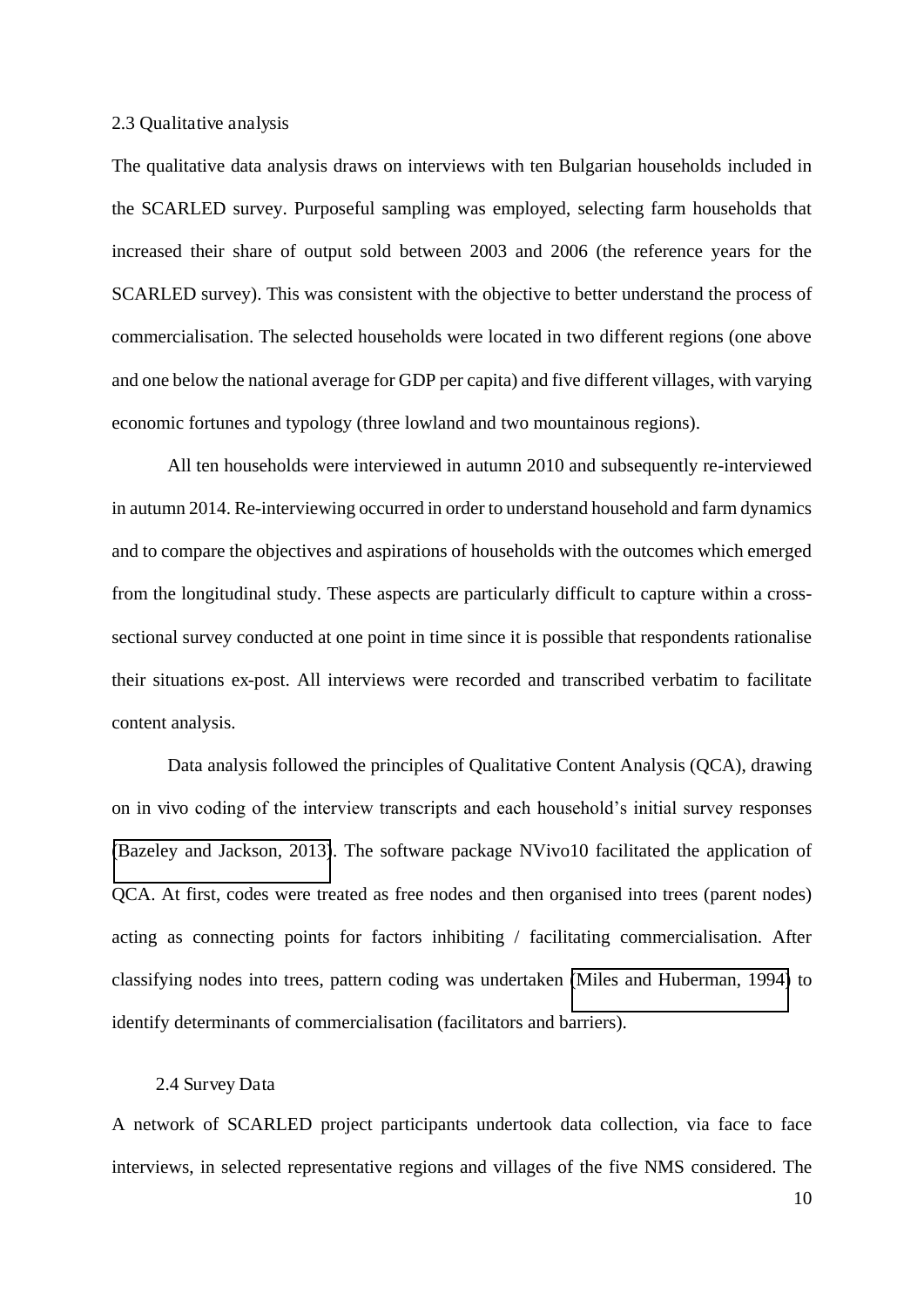survey sample included only households that engaged in agricultural production. The selection of survey regions and villages followed a two-stage sampling process. In the first stage, three NUTS3 level regions in each of the five surveyed countries were selected according to their degree of economic development: (i) lagging behind (ii) average and (iii) relatively prosperous, based upon GDP per capita data for the country from Eurostat. Since the study focuses on activity in rural areas, the regions of the capital and other large cities were excluded from the selection. In the second stage, three villages per selected region were chosen, again with a view to capture variations within the NUTS3 regions based on higher, average and lower prosperity in comparison to the regional mean. Table 2 details the selected regions and villages. Since Poland reclassified substantially NUTS3 regions, the selection of regions was based on characteristics at a lower level – the so-called 'Poviat' (Table 3). Households in selected villages were chosen randomly.

#### Tables 2 and 3 about here

The regions selected for the survey have varying land use patterns stemming from different topographies and agricultural and non-agricultural economic potential. For example, in Hungary, the Northern Great Plain, where Hajdú-Bihar is located, has an extensive and long tradition of, often export oriented, agri-food production. In Bulgaria, some villages are located not far from the port of Burgas on the Black Sea coast, where there are opportunities for commuting and generation of non-farm incomes. In Poland, one of the selected Poviat, Świdnicki, is situated in the south part of Dolnośląskie Voivodeship with around 15 per cent of its area designated as of high natural value, i.e. scenic parks and nature reserves. Agriculture in Timis in Romania is of central importance for the economy both in terms of employment and its contribution to GDP.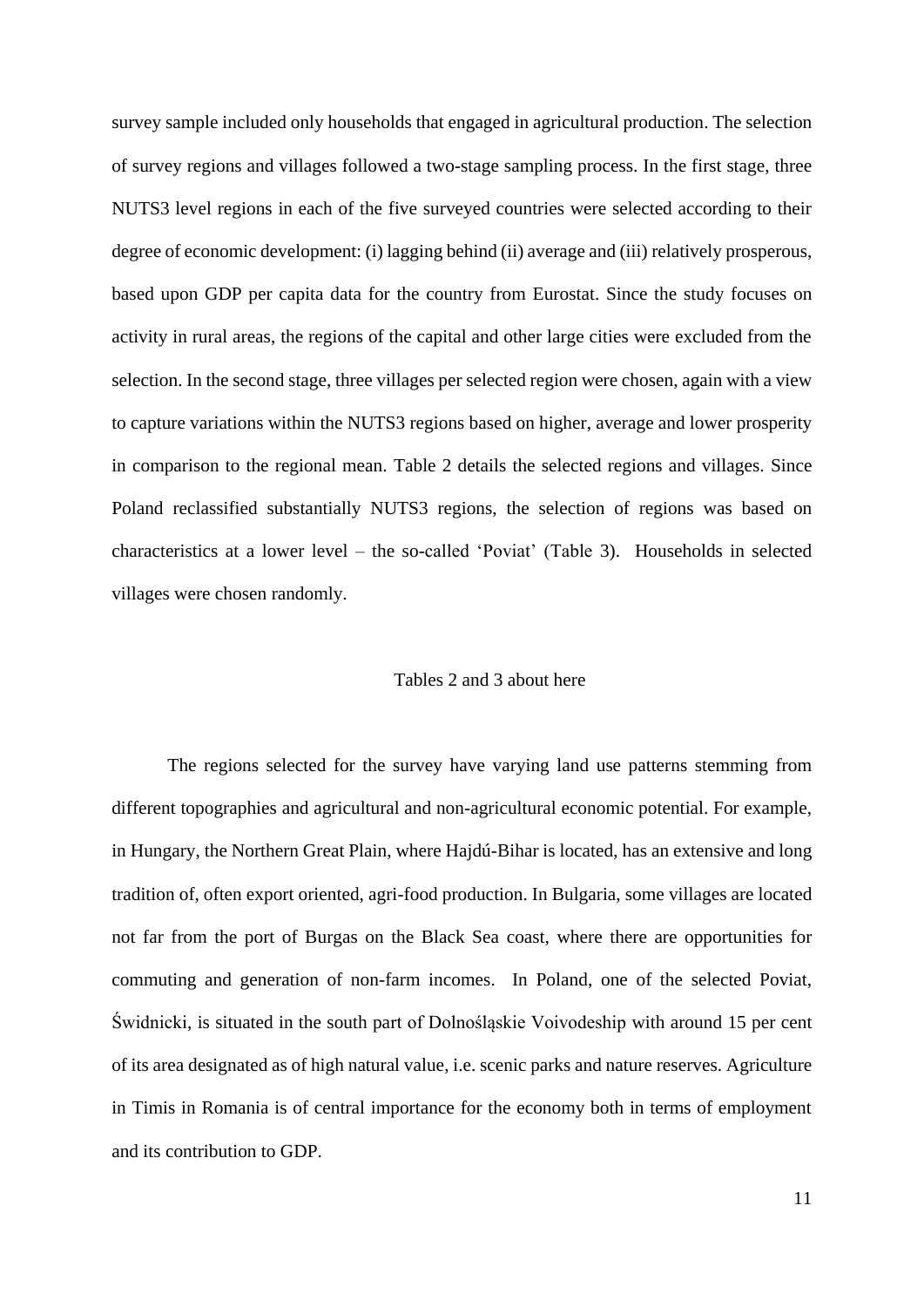The survey questionnaire elicited information pertaining to location and accessibility, household demographics, time-allocation, incomes and sources of income, factors of production, asset endowment, agricultural output and variable inputs (in quantities and value), marketing channels used, and quantities of farm inputs and outputs traded. Answers to qualitative statements, many of which required a response to 5-point Likert scales, gathered information regarding respondents' attitude to farming and propensity for risk. After cleaning the data, the useable sample consisted of 820 observations. Table 4 presents descriptive statistics, according to the share of output sold.

#### Table 4 about here

The sample mean of 52.8 per cent of output sold is very close to the threshold of 50 per cent used to differentiate farms as either subsistence or commercial. Table 4 indicates that Bulgaria and Romania have a lower mean share of output sold in comparison to the sample average, at 42.1 and 38.1 per cent, respectively. In contrast, Hungary has the highest mean sales of all survey countries (74.6 per cent). Overall, 8.0 per cent of the survey sample sold no output. Since this variable is a share, observations must naturally lie in the zero-unity interval and will not be distributed as a normal variable. The standard deviation of such a variable must lie between zero and 0.5. In the care of Hungary, the interval of mean plus and minus the standard deviation includes values greater than 100 per cent and indicates that the distribution is negatively skewed. Consideration of the histograms for the distribution of share of output sold, confirms that the majority of farms in the Hungarian sample sell over 75 per cent of their produce. However, there remain a smaller number of farms which are semi-subsistence operations and a significant number of these farms sell a very small share of their output. Hungary appears to be the extreme case where the majority of sample farms behave in a relatively commercial manner but these farms sit alongside a not insignificant number of

12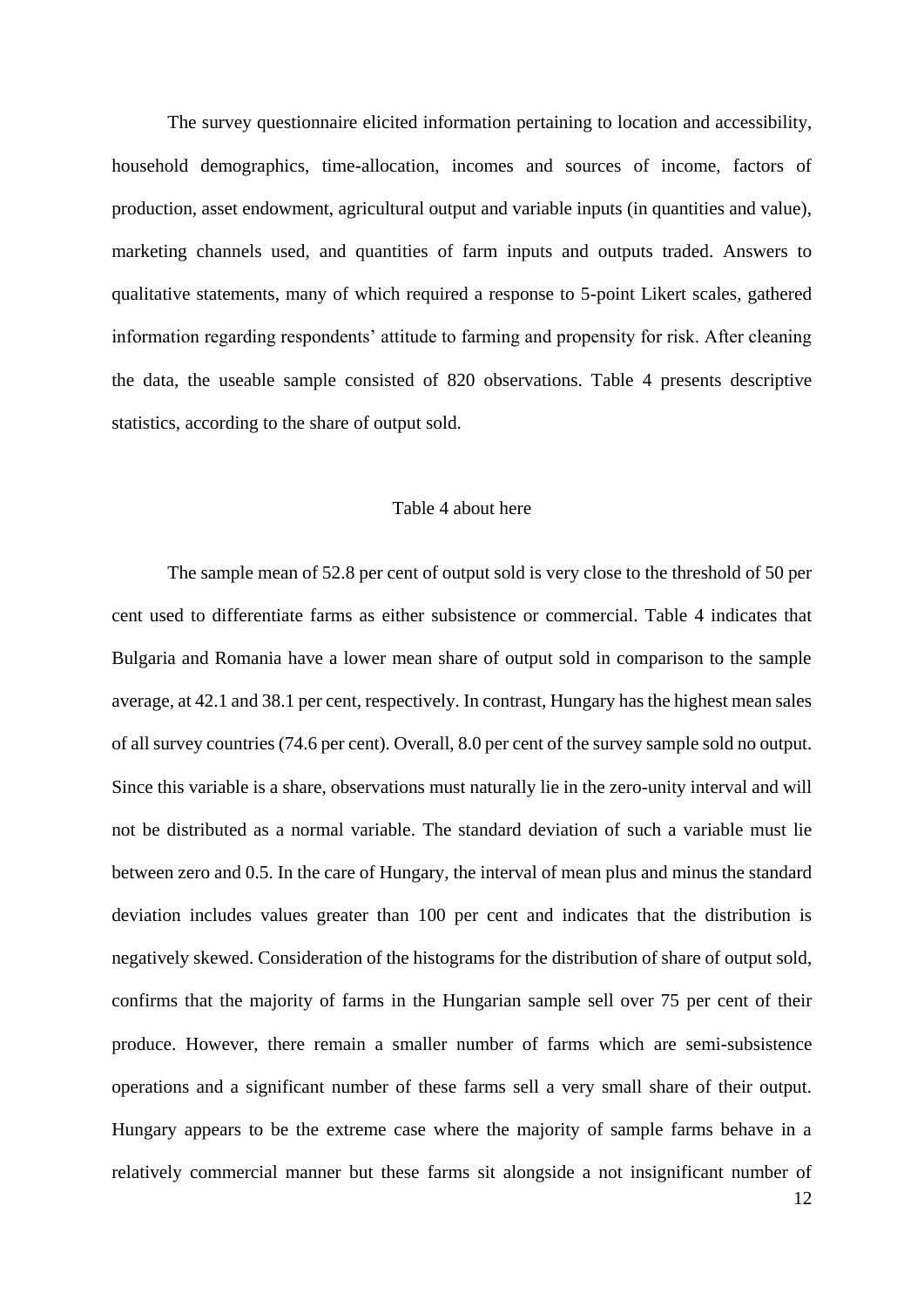subsistence and semi-subsistence farms. It is also clear that the Slovenian sample exhibits a similar, if less pronounced, polarised bi-modal pattern to the distribution of share of output sold. The sample of Romanian farms appears to be unimodal and centred close to the mean while the distributions for Poland and Bulgaria appear to have a significant 'subsistence' spike with the mass of observations distributed around the mean and mode.

#### **3. Results of Econometric Analysis**

Table 5 records the summary statistics of the Heckman two-step estimation. The p-value for the IMR (Mill's lambda) is 0.180, implying that the model does not suffer from sample selection bias.

#### Table 5 about here

This result has significant implications for the perceptions variant of the poverty trap hypothesis advanced by Barrett (2008). The rejection of sample selection bias suggests that there appear to be no latent, or unobservable, factors that condemn particular farms, or the households who rely on them, to be primarily subsistence producers. This indicates that market integration appears to be better explained by the observable characteristics of the household (both structural and preceptoral), the farm itself and its geographical setting alongside those transactions cost indicators included in the model. It is clear from an inspection of the frequency distribution of the share of output sold that there is a cluster of farms which undertake no sales. The result of the Heckman analysis suggests that this observed subsistence behaviour is most likely a consequence of household endowments of productive assets, technology and transactions costs. Each of these issues is the focus of the next part of the analysis.

Table 6 presents the first stage probit estimations. First, considering locational characteristics, only the coefficient for Slovenia is statistically significant at the 1 per cent level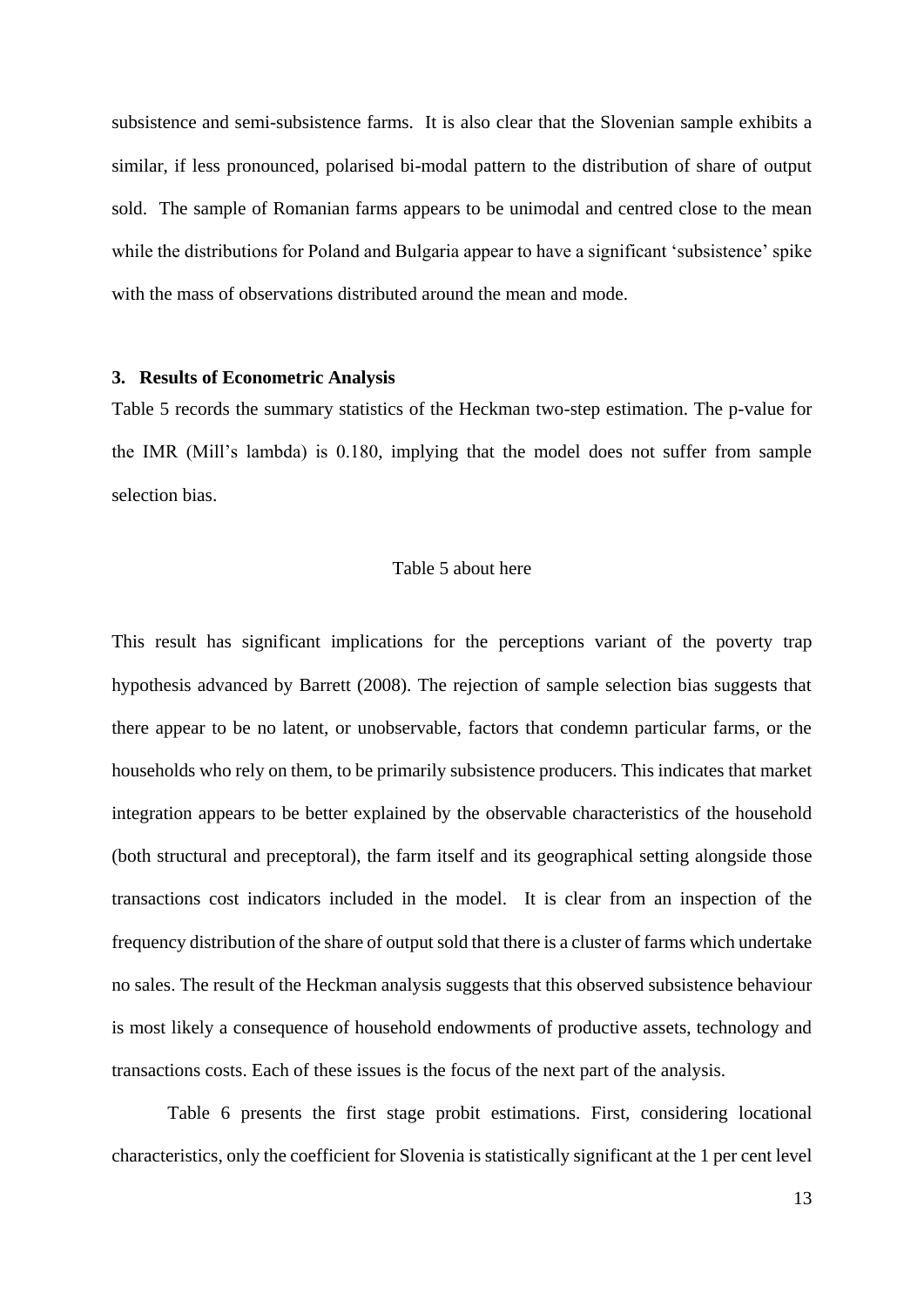and is negative. Since this result appeared counter-intuitive, a Chi<sup>2</sup>-test for the joint removal of country dummies was performed (Appendix A1). This test lends some support for the a priori expectations that country-specific factors influence household decisions of whether or not to sell output.

The group of other variables included as proxies for location are not found to present a significant impact on the propensity to participate in output markets. The test that the selected variables are jointly significant provided further corroboration of this. Considering the context, the surveyed households are all located in, or close to, rural villages in Central and Eastern European countries where the practice of selling surplus production by the side of the road and / or informally within villages is widespread. Thus, it is plausible that market participation, even if only on a small-scale or infrequently, is an option available to all irrespective of village location or other characteristics as, for example, infrastructure. Location may still impact on the share of output sold for households participating in the market as sellers, and this is considered in the second stage of analysis.

#### Table 6 about here

Considering household consumption characteristics, the propensity to be a seller decreases with the dependency ratio and suggests that subsistence production becomes a higher priority when the number of consumers per worker in a household is higher. A priori, we might expect that the presence of off-farm income to reduce the need to hold back farm products for subsistence consumption. This assumption appears to be supported in these estimates at the 90 per cent level of confidence. However, it should be noted that by adopting a 95 per cent level of confidence it is not possible to distinguish a positive relationship between the presence of an off-farm income source and the share of farm output sold. This suggests that, for some farms,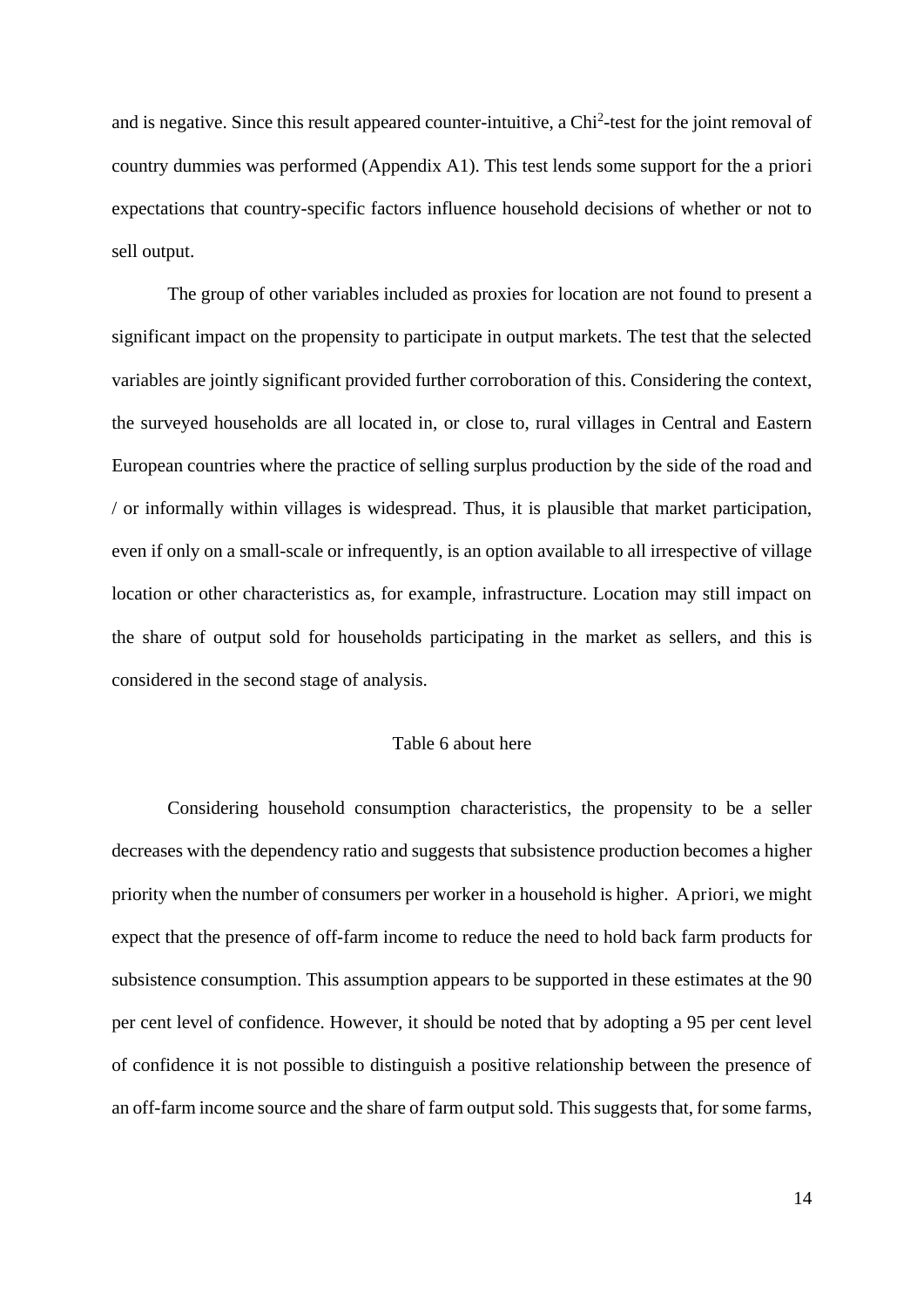off-farm income may permit households to enjoy the products of their farm themselves, as such the phenomena of hobby farming may be present in this data.

Several other household and production characteristics appear to be statistically associated with the propensity to sell output. Notably these include the endowment of productive assets including livestock, and capital equipment both owned by the household and that owned by others are estimated to have significant positive effects on the probability to engage in output markets. Interestingly though the area of cultivated land does not. This perhaps demonstrates that farms at the extreme end of subsistence behaviour are unable to fully utilise the land they hold possibly due to limited access to other capital assets.

It would appear that those households led by female heads may be less likely to market their output but this holds only at the 90 per cent rather than 95 per cent level of confidence. In addition, the results suggest that farmers' attitude toward general risk is significantly correlated with market participation at the lower, 90 per cent, level of confidence but this significance disappears at the 95 per cent level. This lends some support to the expectation that households who are willing or able to bear some risk have a higher probability of being market engaged. Reassuringly, households headed by operators who state that generating cash income is an important objective for their farming activities, are more likely to participate in output markets as sellers. It is possible that agreement with this statement is simply an expression of ex-post justification of the household's current activities, but it may also be the case that attitudes and objectives matter for the decision to sell output.

The second stage models the degree of market integration using the share of output sold as the dependent variable (Table 7). Since selectivity appears to be absent from the data set, the inverse Mills ratio (IMR) is excluded. The reported coefficient of determination, the  $\mathbb{R}^2$ , for this regression may appear to be low, suggesting that the equation explains just 37 per cent of the variation in the sample data. Such low values of  $\mathbb{R}^2$  are not uncommon in cross-sectional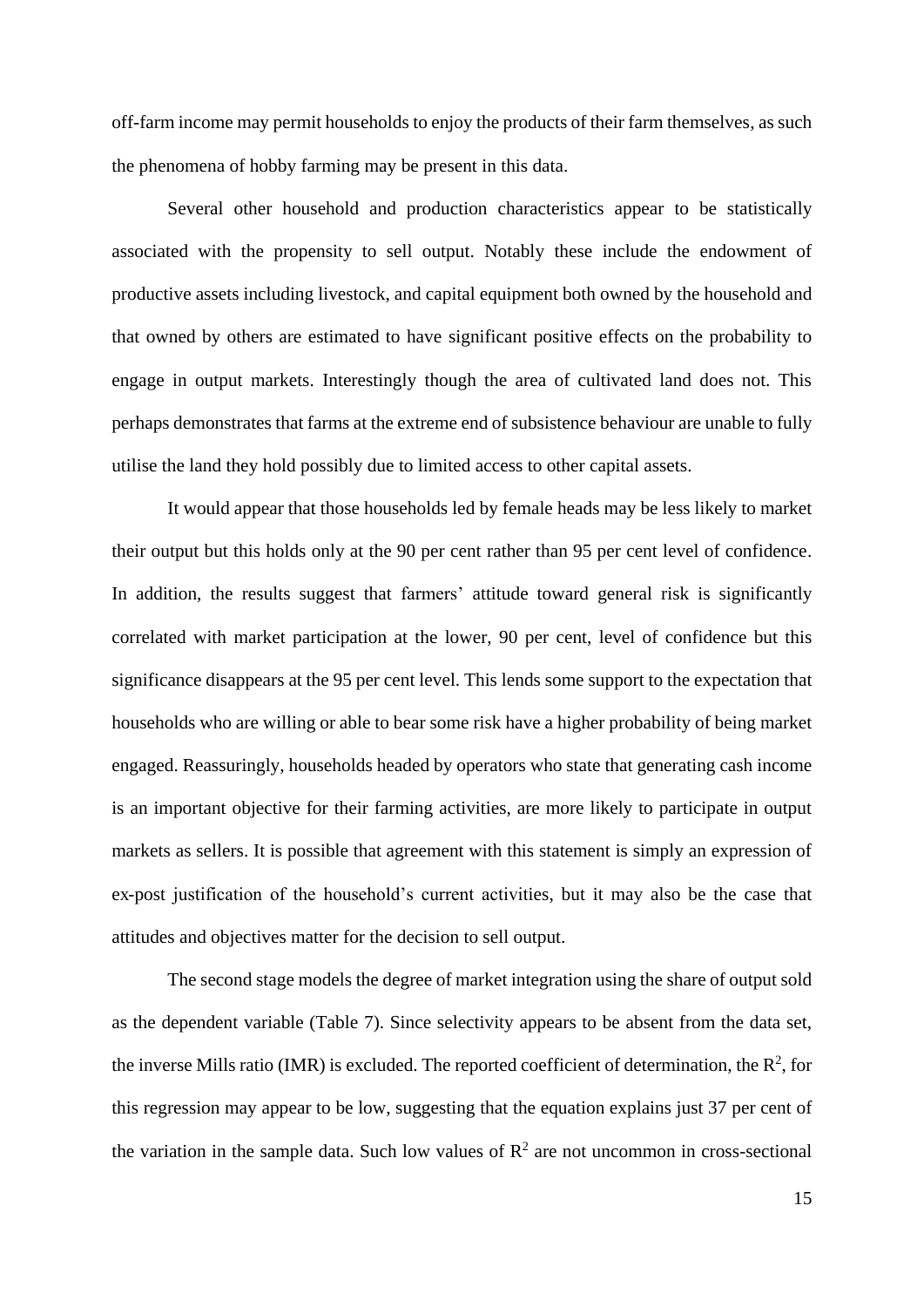data that do not contain common, time series, trends and as [Cramer \(1987\)](#page-25-4) and others note, the use of  $\mathbb{R}^2$  or adjusted  $\mathbb{R}^2$  to assess regression performance is an unwise pastime.

#### Table 7 about here

The significance of country dummies in the model suggests that there are unobserved country characteristics which affect commercialisation. Such factors might, for example, relate to government policies, labour market characteristics and level of social transfers, topographical and agro-ecological differences, as well as prices in agricultural input and output markets. Considering the magnitudes of the country dummy coefficients, such characteristics appear to have a substantial impact on the share of output sold, notably in the case of Hungary but also for Slovenia and Poland.

Inadequate market and transport infrastructure affects negatively the share of output sold. It is surprising that the distance to sales point affects positively the proportion of output sold, but although significant, the magnitude of the coefficient is rather small. It is notable also that distance to the nearest urban centre and the presence of a local village market appear to have no significant effect on the proportion of output sold since these factors would also be expected to influence the transport and transactions costs of accessing a market. At the household specific level, the results in Table 7 suggest that those farms who sell produce under contract sell a greater share of their output. Since contracts are recognised to reduce transactions costs which could otherwise contribute to the subsistence poverty trap, this result deserves mention. On the other hand, the estimated coefficients for the number of buyers and the use of co-operatives are insignificantly different from zero in these results.

The coefficients of age and age squared of the head of the household are significantly different from zero at a 90% level of confidence and they possess opposing signs. This is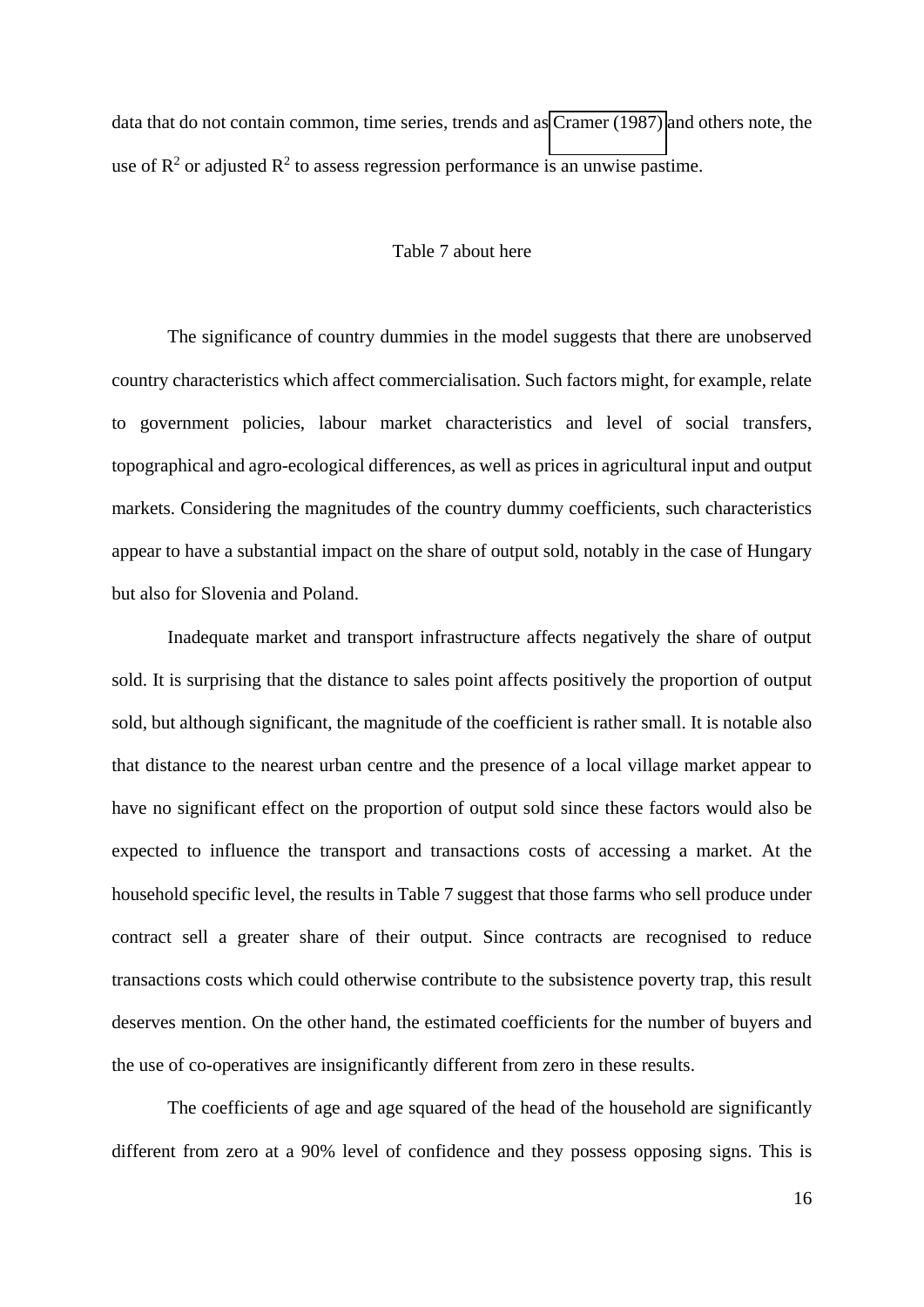expected as the degree of market integration increases with age and, what is commonly ascribed to, experience but only up to a certain point (the estimated turning point is around 50 years of age) when it starts to decrease. This result potentially underlines the importance of the life cycle for understanding patterns of commercialisation. However, caution is required in making this inference because the estimated coefficients of both age and age squared are indistinguishable from zero at the 95 per cent level of confidence.

Unsurprisingly, the size of a household's portfolio of productive assets, land and livestock, has a positive effect on the degree of commercialisation. However, the ownership of land and the dispersion of land parcels, an often discussed facet of the study region [\(Hartvigsen,](#page-26-3)  [2014\)](#page-26-3), appears to have little impact of the degree of market engagement of households. As expected, farms which produce a wider variety of outputs appear to sell a smaller share of their output. Subsistence orientated households must produce a wider range of products to satisfy household consumption bundle preferences and allocating small land holdings to more products could lead to smaller residual marketable surpluses for each product. Just as importantly, there are likely to be benefits from specialisation, including economies of scale that may further promote an increase in the share of output sold.

A reliance on the use of the production technology 'farming with other people's equipment' is statistically significant and is different from farming manually, and its effect is relatively large as we would expect. The technology coefficient, for farming with 'own equipment' is, however, insignificantly different from zero. It is plausible that the range and quality of machinery small-scale farmers can afford, or effectively employ as single owners, is insufficient to increase productivity in a way that significantly increases commercialisation. By pooling productive assets, farmers could gain access to a wider range of machinery of higher quality boosting their productivity and aiding commercialisation. The proportional transactions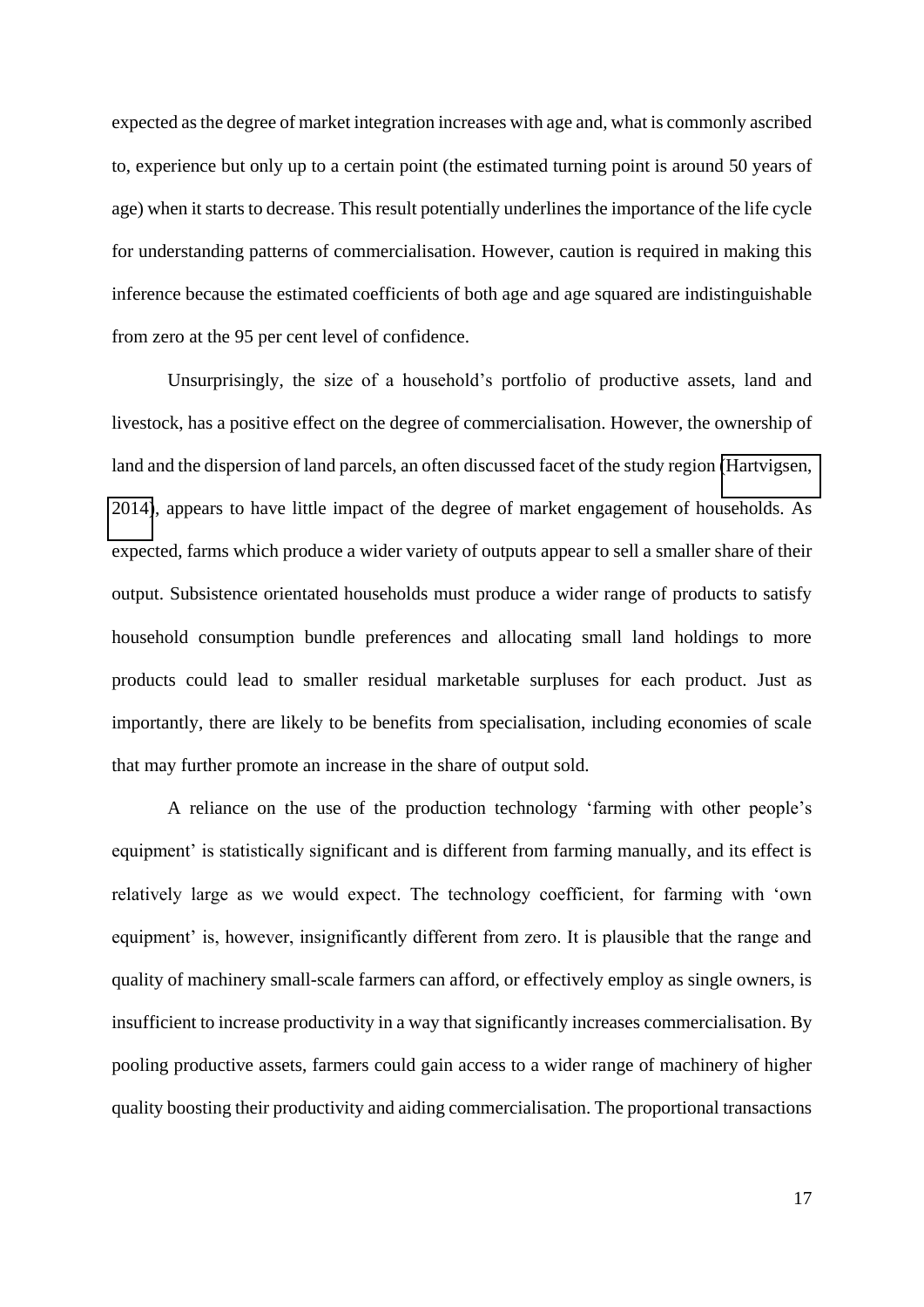costs indicator, i.e. the contract use, has a highly significant and positive effect on the degree of market participation.

Lastly, the results in Table 7 also suggest that the attitude of a farm household head to the presence of general risks has a particularly large and positive effect on the proportion of output sent to market. While this attribute of the farmer was estimated to have no impact on the probability of market engagement (Table 6), these results suggest that it is those farmers most comfortable with taking risks who engage more fully in markets. These results could suggest that, while risk aversion has little impact on the decision to sell some product, the riskaverse farmer is far less likely to place their trust in the ability of the market to provide an acceptable return on their output and to supply food for household consumption at acceptable prices resulting in a retention of semi-subsistence behaviour for the risk-averse.

#### **4. Qualitative Findings and Discussion**

So far, we consider the determinants of market involvement and degree of commercialisation. However, the literature on small-scale farming envisages three mutually exclusive trajectories: commercialisation, status quo or exit from agriculture. Typically exit from agriculture is regarded as a one-off, permanent process with households electing to quit farming. Those who remain typically plan to steadily increase the size and commercial focus of their operations to enhance income and welfare [\(Foltz, 2004\)](#page-26-4), and some succeed. These assumptions, based on generalised trends witnessed in conventional agri-food systems in Western Europe and North America [\(Eurostat, 2012\)](#page-26-5), reflect the declining number of farms, and increased specialisation and commercialisation of those that remain. However, none of the interviewed households fits neatly such a pattern suggesting that a more nuanced perspective is required.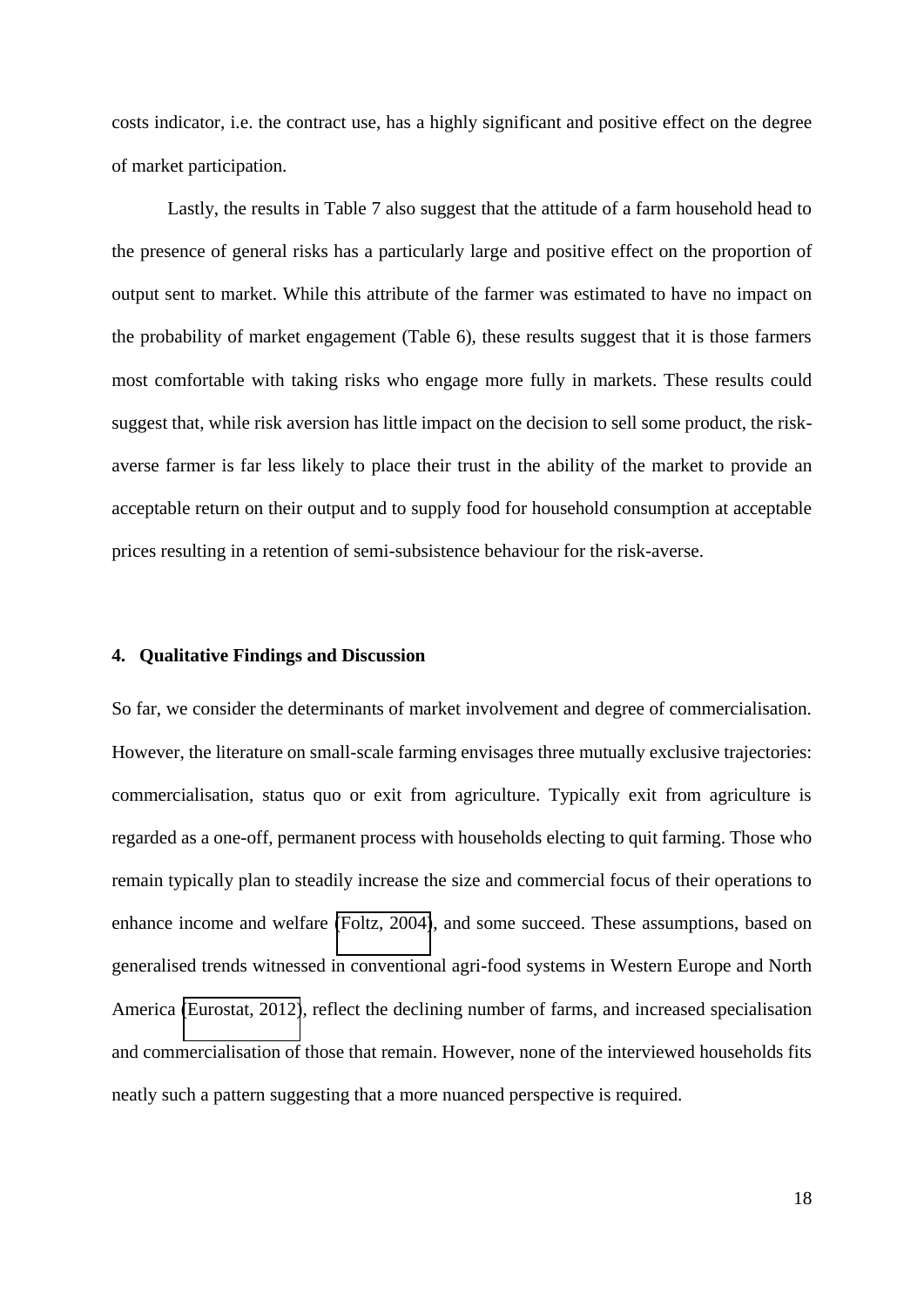Table 8 describes the interviewed households, each of which is summarised in terms of trends for the years 2003-2006 and their situation when re-interviewed in 2010 and 2014. To preserve the anonymity of each household, interviewees are allocated a number, from 1 to 10. The common feature of Cases 1 through to 8 is that they increased their share of output sold between 2003 and 2006. By 2010, Cases 8, 9 and 10 had disengaged from agriculture. Reinterviews in 2014 revealed, however, that Case 9 re-entered agricultural production as a survival strategy while Cases 8 and 10 avoided returning to cultivation but both retained ownership of their land. Case 1 reduced the scope of his farming operations to concentrate on almond production. Case 6 by 2014 produced only for household purposes while Cases 3 and 4 downsized their herds in response to adverse market conditions.

#### Table 8 about here

The qualitative research indicates that some households that exited farming returned following the loss of non-agricultural jobs or the death of the main income earner (Cases 3 and 9). The fragility of non-farm labour markets, both at home and abroad, and the meagreness of pensions often necessitated re-engagement in agriculture with small-scale farming representing an enduring survival strategy in rural areas that remain poor and with insecure off-farm employment opportunities (Cases 5 and 7).

Increased commercialisation, reported in the survey over the period 2003-2007, was halted due to family dynamics such as age and health problems (Cases 5 and 6), death of a partner (Cases 7 and 10) and children leaving the family home (Case 6). While the literature on the development of family farm businesses acknowledges the importance of age and health [\(Gasson and Errington, 1993\)](#page-26-6), interviews highlighted the complex impacts that divorce (Case 7) and death (Cases 7 and 10) have on farming and commercialisation decisions. For instance,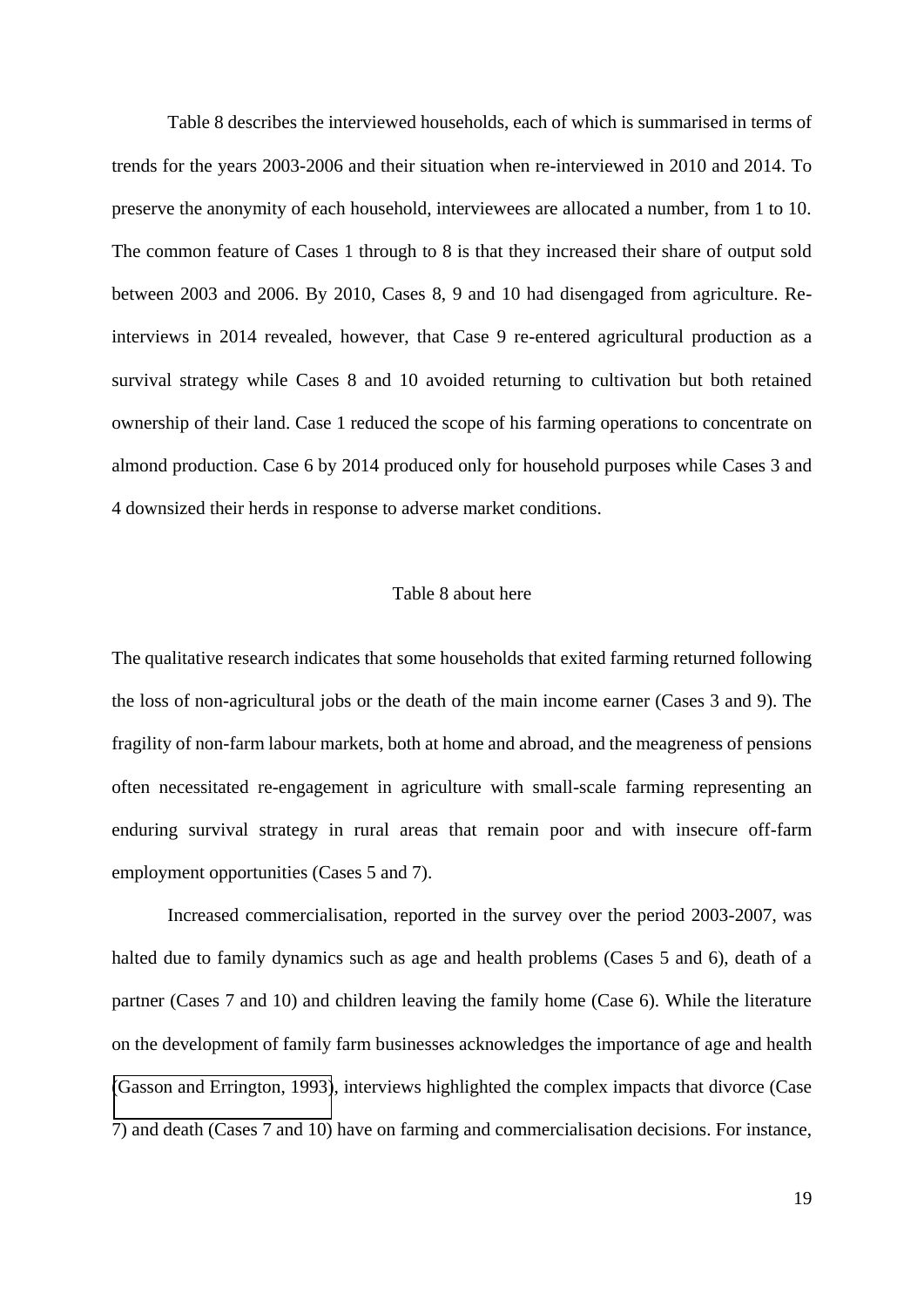Case 10 recounted in 2014 how she sold the family tractor to fund her husband's medical treatment and visit him in hospital.

All sales are to domestic, principally local buyers albeit some households engage in various marketing arrangements which differ in terms of their degree of formality. Possession of a formal contract ensures that dairy farmers have a market for their milk and do not run the risk of excess spoilage. Based on interviews in 2014, Cases 2, 3 and 4 all sell their milk through formal contracts. In addition, having a good relationship with the contracted buyer can have further advantages, facilitating access to inputs and technical advice. However, relying on a contract creates problems if the buyer abuses its market position. This is suspected by Case 4 and his fellow sheep farmers who claimed that they are not always paid the agreed price, but one 20-30 per cent lower. However, since eligibility for subsidies is dependent on holding a formal contract they find it necessary to maintain these perceived unsatisfactory relationships. In addition, in the absence of cooling facilities, selling larger quantities of milk is likely to be problematic without a contract.

In addition to formal arrangements, informal (oral) contracts also appear to favour commercialisation. Cases 1 and 6 both established informal contracts which highly depend upon trust. In the former, the contract is with a large buyer who is also a long-term friend and for Case 6 the decisive factors for his informal contracts all relate to his asset base. First, he owns a car and a trailer which allows him to travel to the wholesale market, where he established contact with the wholesale buyers he now sells to at the farm-gate. Second, his land assets are sufficiently large to generate regular quantities of good quality produce. However, for others operating on a smaller scale, even informal contracts are often infeasible. Consequently, these producers face high relative transactions costs.

Ownership of farm capital (resource endowment) typically remains weak. For instance Case 7 owns no machinery, or draft animals, and states this as the reason why she only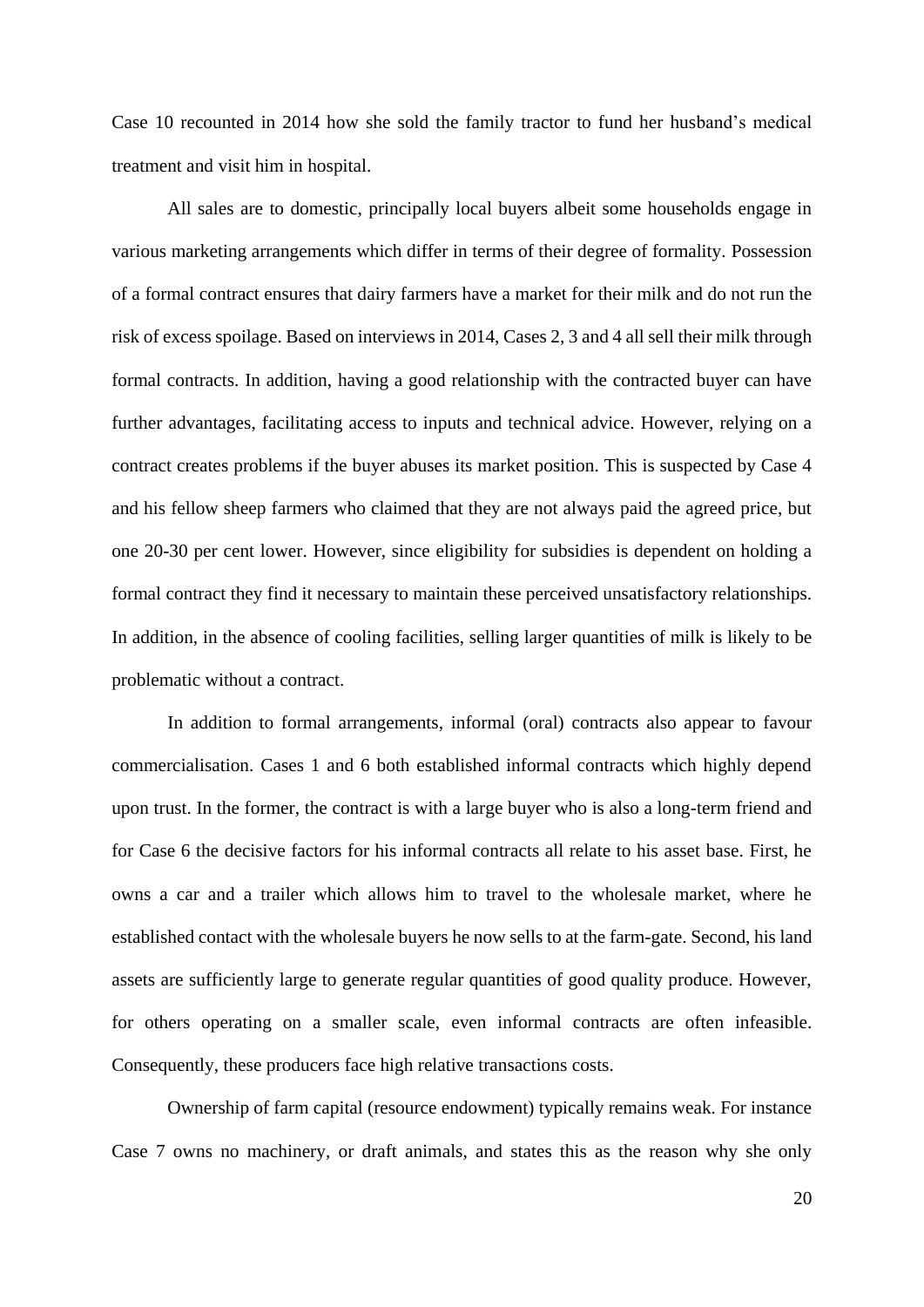cultivates her kitchen garden and rents out other plots. In the absence of owned machines, there is still the option to pay for machinery services. However, Case 10 explains that paying for machinery services is uncommon in the mountainous area where she lives, claiming that paying for such services fails to make financial sense. Still, one option to access machinery is to collaborate and pool machines. However, none of the respondents were involved in such collaboration, nor did they mention this as a possible means to increase output with a view to higher levels of market integration. While the quantitative analysis thus establishes a positive relationship between use of others' equipment and commercialisation, sharing machinery is not always realised or perceived as a possible strategy. Analyses of successful machinery rings and other forms of local co-operative management of assets highlights the importance of a well-respected and trusted local initiator, presence of a transparent management structure, effective sanctions against opportunistic behaviour, and structure for conflict resolution [\(Díaz-](#page-26-7)[Pichardo et al., 2012;](#page-26-7) [Gorton et al., 2009;](#page-26-8) [Kutter et al., 2011\)](#page-27-9). The most successful machinery rings in Europe incorporate additional services such as labour recruitment and supply, advice on grants and CAP payments as well as bookkeeping [\(Flanigan, 2012\)](#page-26-9).

Increased market integration often requires investments in farm machinery and other agricultural equipment, land, livestock and farm buildings. Consequently, a lack of capital to undertake necessary investments constitutes an obstacle for expansion. For example, Case 1 argued in 2010 that he could increase his commercial operations if he could invest in newer and more powerful machinery, and adequate farm buildings for storage. Case 5 also mentioned the need for adequate outbuildings, claiming that expansion would be impractical without investing in cow sheds to accommodate increased numbers of livestock. However, weak local purchasing power and low profitability (Cases 4 and 5) limit opportunities for the expansion of commercial farming operations. Most households grow similar crops or keep livestock (chickens, pigs, sheep in mountainous villages) as their neighbours, reducing opportunities for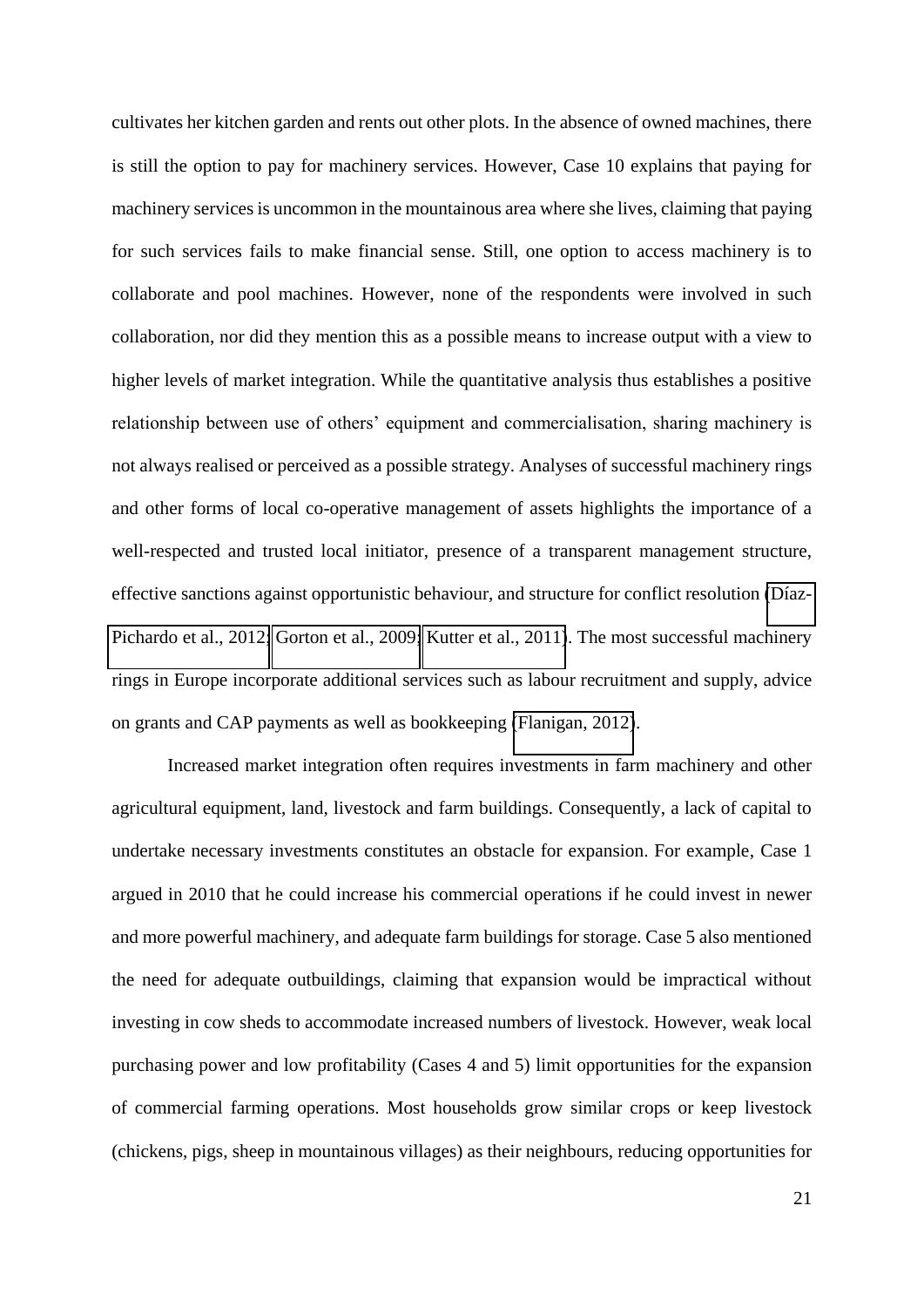sale or differentiation. Only Case 1 by planting almond trees has sought to enter a new, niche market. Generally, investment in agricultural activities has been very limited due to a lack of own resources, personal circumstances and an inability to identify opportunities that would generate sufficient returns to justify obtaining bank loans. Even where farmers are willing to seek external credit, the poor profitability of small-scale farming (especially livestock) limits its feasibility. While CAP payments, do facilitate the purchase of some tradable inputs, such as fodder, they are insufficient to fund investment to upscale operations.

The out-migration of young people, to Bulgarian cities and abroad, is evidenced in Cases 1, 5, 6, and 10. In some cases, migrant children return regularly to the farm household to offer their labour (unpaid) or financially support their parents; in other cases relationships are now distant. As younger adults leave, real purchasing power in the villages dwindles, negatively affecting the opportunities for sales and/or for development of non-farm businesses depending on the local demand. As elderly farmers give up keeping milking cows, the viability of village milk collecting stations also declines (Cases 2 and 3).

The initial literature on post-socialist farming in Central and Eastern Europe emphasised the importance of secure property rights as a facilitator for the growth of family farms [\(Feder and Nishio, 1998\)](#page-26-10) with international agencies financing land registration programmes. Interviewees highlighted the problems that can emerge from contested property rights, for example poor maintenance of common grazing lands and the difficulty of claiming area support payments where ownership is unclear (Case 3). However, a much wider set of security concerns affect commercialisation decisions. For instance, Case 9 recounted how the family stopped cultivating their plots because of the theft of their crops and a neighbour's guard dogs roaming freely over their land. Case 1 detailed that he benefited from his land being enclosed within that of one large landholder, as the latter's guards inadvertently protected the former's almond garden. Land fragmentation also makes guarding crops and livestock against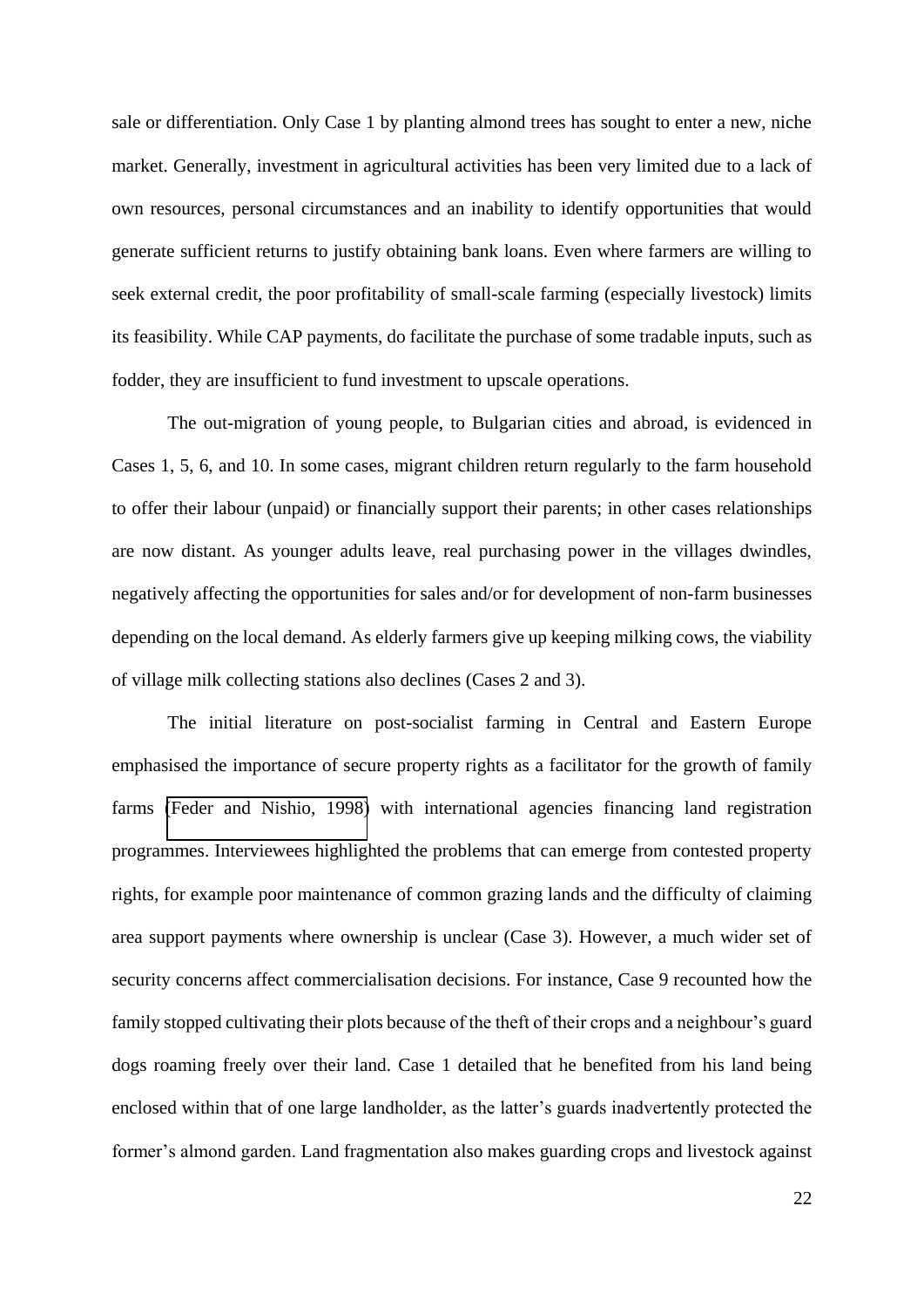theft more difficult, as well as making farming more time-consuming, and generates higher costs for travelling to and from plots and for transporting produce (Case 6). While titled ownership of land is thus important, a wider set of personal and farm security issues also matter for commercialisation.

None of the households interviewed received any support under Measure 141 which was specifically targeted at semi-subsistence farmers and available in Bulgaria during the 2007-2013 programming period. Cases 1 to 4 received CAP payments in 2014 (mix of area payments and animal per head subsidies). These were used to buy agricultural inputs (fodder, fertilisers and chemicals) rather than finance investment. Case 6 previously received area payments which were used to buy firewood. Those most financially constrained had not received any support because their farms were too small or they lacked the required knowledge to apply (Cases 5, 7 and 10). Even those displaying the most entrepreneurial outlook (Case 1) required help to apply for funds from a friend in the municipality office. Cases 2 and 3 recounted that claims for area payments had been partially rejected or fines imposed because plots overlapped in the state cadastral computer system, with competing claims to land remaining unresolved. None of the interviewees perceived that current agricultural policy and support measures, as they experienced them, aided their commercialisation.

#### **5. Conclusion**

This paper draws on both an econometric analysis of a bespoke farm household survey covering selected regions and villages in five EU NMSs, and a content analysis of two waves of semi-structured interviews of a sub-sample of households. This twin approach helps us to draw some informative and nuanced conclusions regarding the factors which promote and constrain commercialisation.

Survey results suggest that farmers who sell a large share of their output and those who produce mostly to satisfy their own household needs appear to be drawn from the same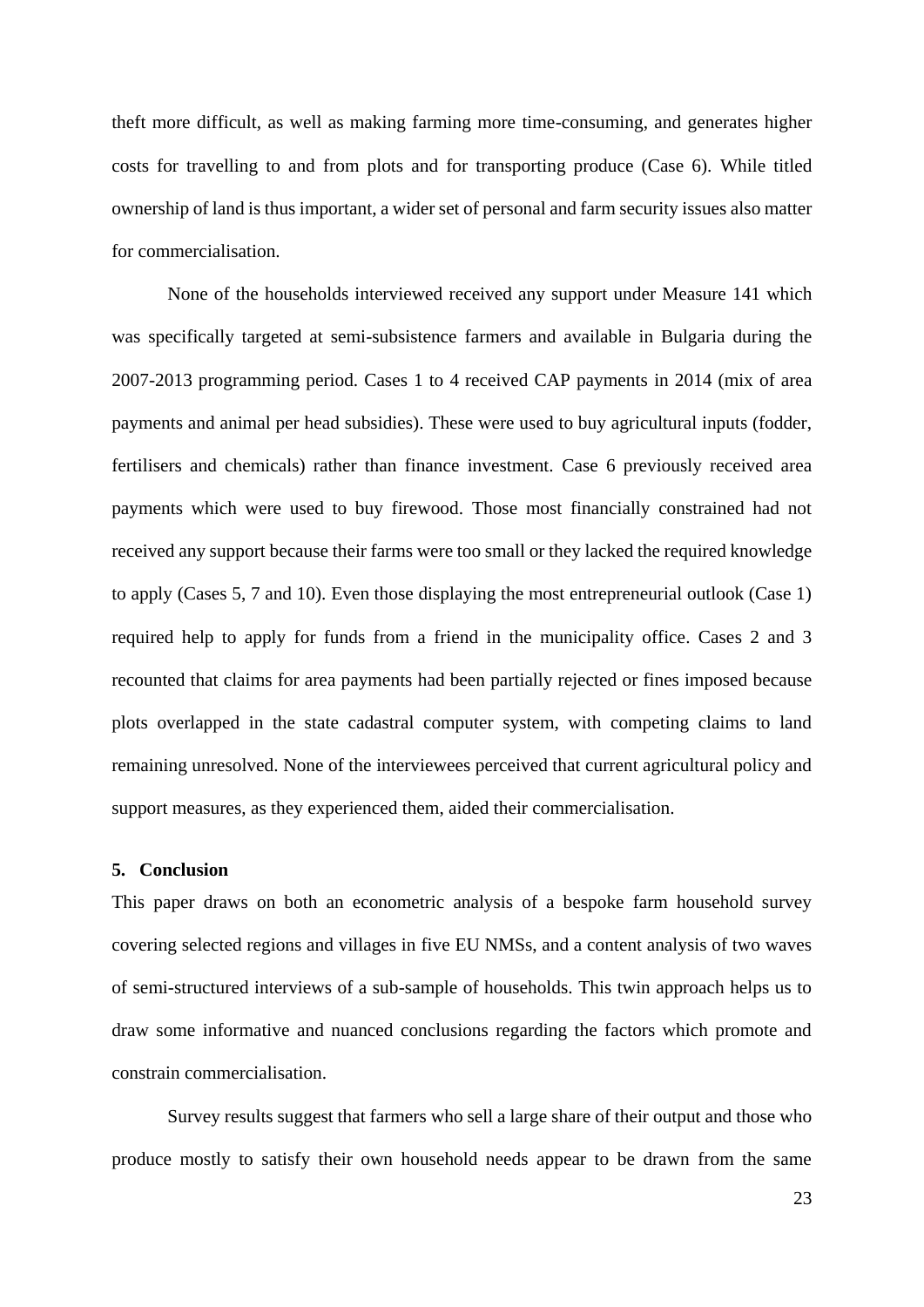distribution. The results suggest that the endowment of farm assets and having fewer mouths to feed increases the likelihood that a farm household will engage in output markets. In addition, having a male household head, and an off-farm income stream both appear to promote market engagement but here we are less confident in the strength of this association. In this case, the qualitative analysis helps us to understand that female household heads can be very outward looking by necessity of their family situation while the market for off-farm labour remains fragile in many of these study regions which muddies the relationship between motivation and behaviour. For some, farming to maintain the capital asset of, or the food security provided by, one's land may out-weigh pressures to commercialise or to exit agriculture.

Importantly, the lack of statistical significance in the probit regression of the IMR from the Heckman procedure suggests that the latent perceptions of farmers including for example their entrepreneurial ability and motivation, perceptions of market risks and potential exploitation by traders do not influence the decision of whether or not to enter output markets. We framed this concept as a perceptions variant of the subsistence poverty trap hypothesis of [Barrett \(2008\).](#page-25-2) Reassuringly for the future of these households, such a concept was not supported in this particular study case. In keeping with Barrett's (2008) subsistence poverty trap hypothesis, our results suggest that those farmers who lack productive capital in the form of livestock and other productive equipment are far less likely to engage in output markets but there is a lack of evidence that transactions costs played a significant part in that trap. By implication, households currently engaged in subsistence behaviour are unlikely to be doing so because their views and understanding generate a local optimum in their welfare function. They may find it possible to increase their market engagement when their endowment of, or access to, capital assets improves and when external factors change.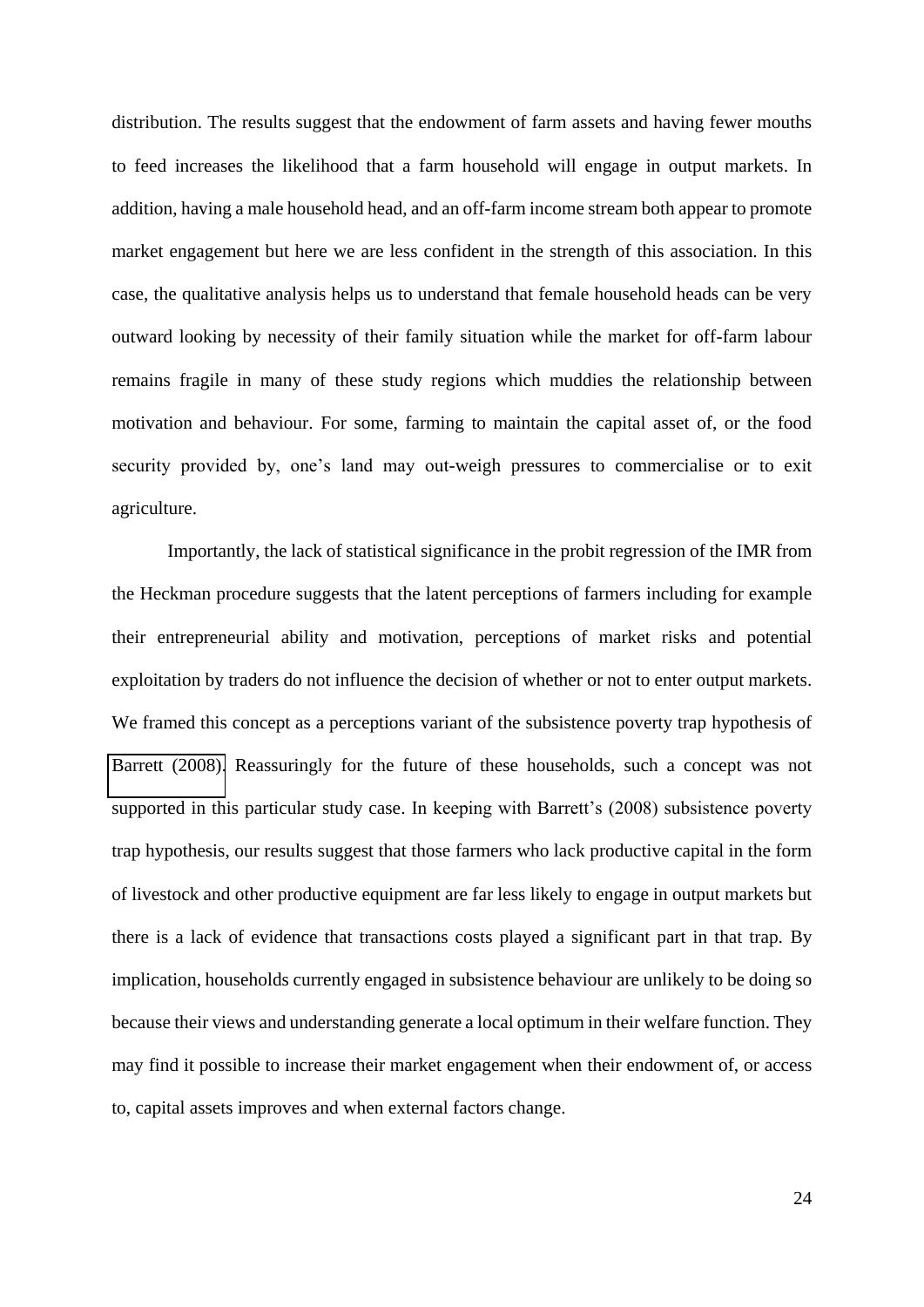The degree of market engagement, i.e. households' share of own output sold is related to: location, and in particular the level of market and physical infrastructure, the age of the head of the household, the land area available to the household, access to shared farm equipment and the household head possessing a positive attitude toward risk. Those farms which produce a greater range of outputs appear to sell a smaller share of their output.

The results suggest that a significant number of semi-subsistence farms could develop strategies to increase their degree of market engagement and, potentially, lift themselves out of relative poverty. Without the need for additional capital or developments in the land market, arrangements to promote the development of local machinery sharing rings appear to be promising. However, in mountainous areas, in particular, small-scale farmers are reluctant to cooperate. An increase in output specialisation may open the possibility to sell produce on contract with the potential gains that could come from such an arrangement. Where land is available and land markets operate, this strategy could become the springboard for farm expansion.

<span id="page-25-4"></span><span id="page-25-3"></span><span id="page-25-2"></span><span id="page-25-1"></span><span id="page-25-0"></span>The qualitative analysis suggests that many of problems faced by small-scale, semisubsistence farmers stem from underdevelopment (e.g. lack of jobs, weak local purchasing power) and in many regards are more social than agricultural. The rural-urban income/wage gap and the disparity with wages in the established EU-15 Member States drives the outmigration of young people and decreases further purchasing power in the local economy. Consistent with multiplier models [\(Le Gallo and Kamarianakis, 2011\)](#page-27-10) out-migration and the declining, ageing population that remains make the rural market even smaller and the larger urban one even bigger. This hampers the commercialisation of small-scale farmers who do not have means to transport their produce to urban markets. While cooperatives in theory may boost substantially commercialisation of semi-subsistence farmers [\(FAO, 2014\)](#page-26-11), the results suggest this has not been the case for the NMS sample (Table 7).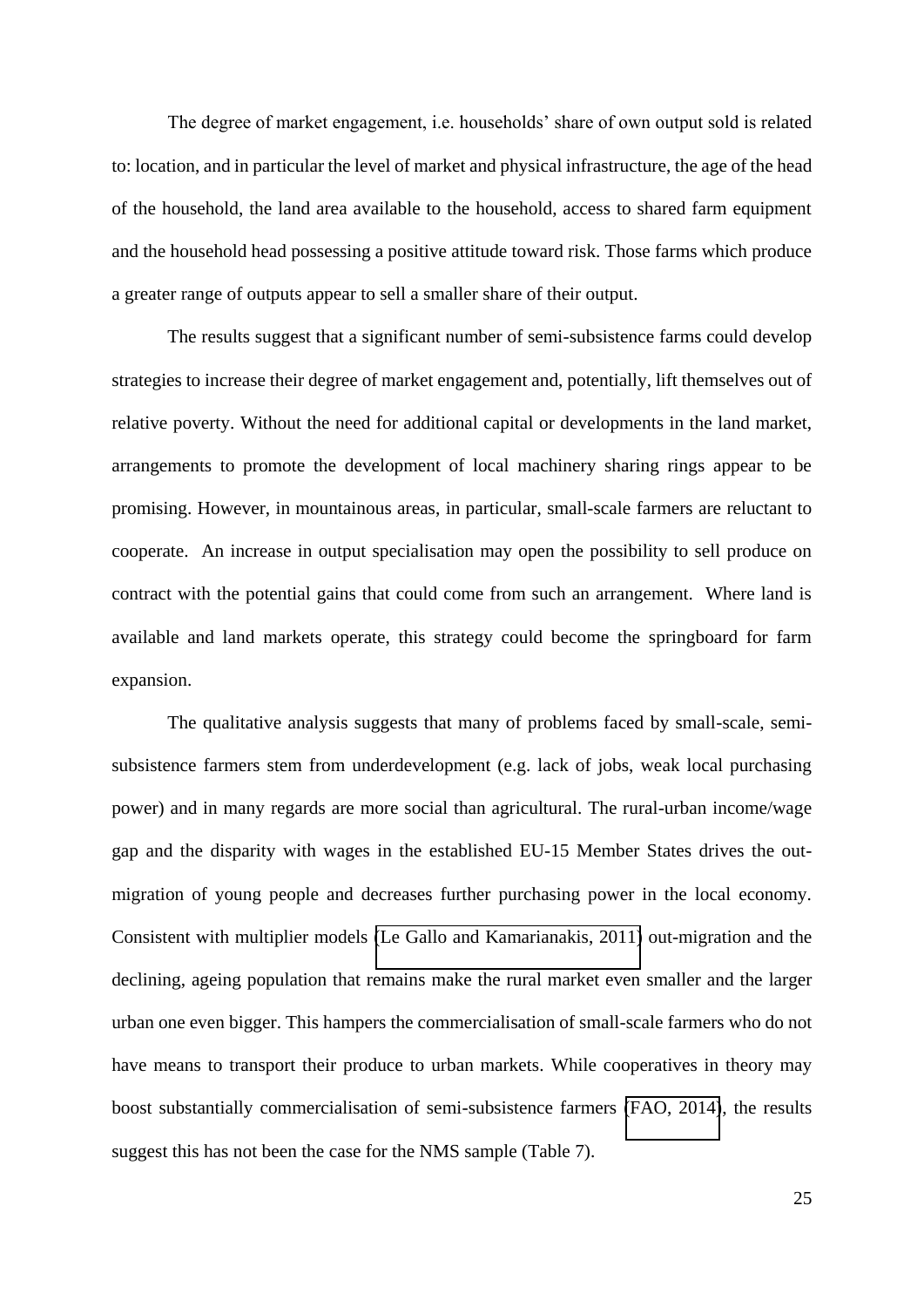<span id="page-26-7"></span><span id="page-26-2"></span><span id="page-26-1"></span>Finally, implications for development theory can be noted. Movement out of agriculture altogether is often portrayed as a 'one shot' decision. However, such a smooth trend assumes stable and growing demand for off-farm employment and activities. As highlighted by the dynamics of the interviewed households, in rural areas characterised by weak off-farm labour markets, non-agricultural activities are precarious and, consequently, frequent exit and re-entry to agriculture is not uncommon. Secondly, the commercialisation decisions of small-scale farms can only be explained by considering family dynamics and cohort life cycles. While survey work can identify some relevant family related determinants (age, dependency ratio), qualitative research enriches the analysis by uncovering the myriad ways in which family dynamics (feuds, divorce, mourning after death of a loved one) impinge on farm business decisions. This supports the choice of a mixed methodology for analysing the determinants of, and barriers to, the increased commercialisation of small and semi-subsistence farms.

#### <span id="page-26-11"></span><span id="page-26-10"></span><span id="page-26-9"></span><span id="page-26-5"></span><span id="page-26-0"></span>**References**

- <span id="page-26-4"></span>Barrett, C.B., 2008. Smallholder market participation: concepts and evidence from eastern and southern Africa. Food Policy 33, pp.299-317.
- <span id="page-26-6"></span>Bazeley, P., Jackson, K., 2013. Qualitative data analysis with NVivo, 2nd edition ed. SAGE, London.
- <span id="page-26-8"></span>Brown, D.L., Kulcsar, L., 2001. Household economic behavior in post-socialist rural Hungary. Rural Sociol 66, 157-180.
- Calus, M., Huylenbroeck, G.V., 2010. The persistence of family farming: A review of explanatory socio-economic and historical factors. J Comp Fam Stud 41, 639-660.
- <span id="page-26-3"></span>Cramer, J.S., 1987. Mean and variance of R2 in small and moderate samples. J Econometrics 35, 253-266.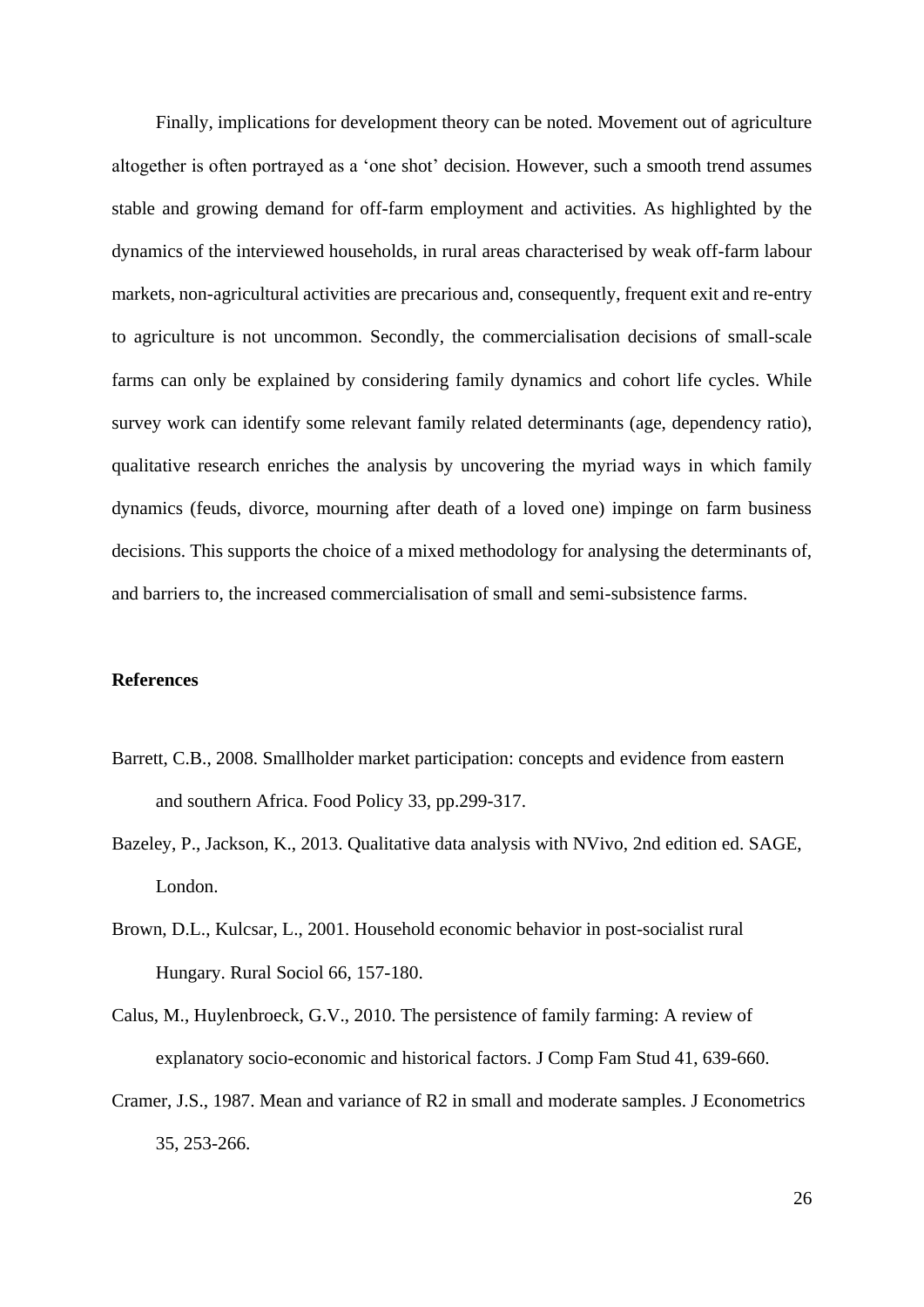- <span id="page-27-6"></span>Davidova, S., Bailey, A., Dwyer, J., Erjavec, E., Gorton, M., Thomson, K., 2013. Semisubsistence farming - value and directions of development Policy Department B: Structural and Cohesion Policies, European Parliament, Brussels.
- <span id="page-27-7"></span>Díaz-Pichardo, R., Cantú-González, C., López-Hernández, P., McElwee, G., 2012. From Farmers to Entrepreneurs: The Importance of Collaborative Behaviour. Journal of Entrepreneurship 21, 91-116.
- <span id="page-27-9"></span>Eurostat, 2007. Ad-hoc tables: Farm Structure Survey.
- <span id="page-27-10"></span>Eurostat, 2012. Eurostat Statistics Explained: Farm structure evolution. Eurostat.
- Eurostat, 2014. Agriculture, in: Eurostat (Ed.), Brussels.
- FAO, 2014. Cooperatives and Producers Organizations. FAO, Rome.
- <span id="page-27-8"></span>Feder, G., Nishio, A., 1998. The benefits of land registration and titling: Economic and social perspectives. Land Use Policy 15, 25-43.
- <span id="page-27-1"></span>Flanigan, S., 2012. The role of machinery rings in the transition towards increased regional sustainability of agriculture in Scotland, 18th Annual International Sustainable Development Research Conference, University of Hull.
- <span id="page-27-3"></span><span id="page-27-2"></span>Foltz, J.D., 2004. Entry, exit, and farm size: assessing an experiment in dairy price policy. American Journal of Agricultural Economics 86, 594-604.
- <span id="page-27-4"></span>Gasson, R., Errington, A.J., 1993. The Farm Family Business. CAB International, Wallingford.
- <span id="page-27-5"></span>Gorton, M., Sauer, J., Peshevski, M., Bosev, D., Shekerinov, D., Quarrie, S., 2009. Water Communities in the Republic of Macedonia: An Empirical Analysis of Membership Satisfaction and Payment Behavior. World Development 37, 1951-1963.
- <span id="page-27-0"></span>Hartvigsen, M., 2014. Land reform and land fragmentation in Central and Eastern Europe. Land Use Policy 36, 330-341.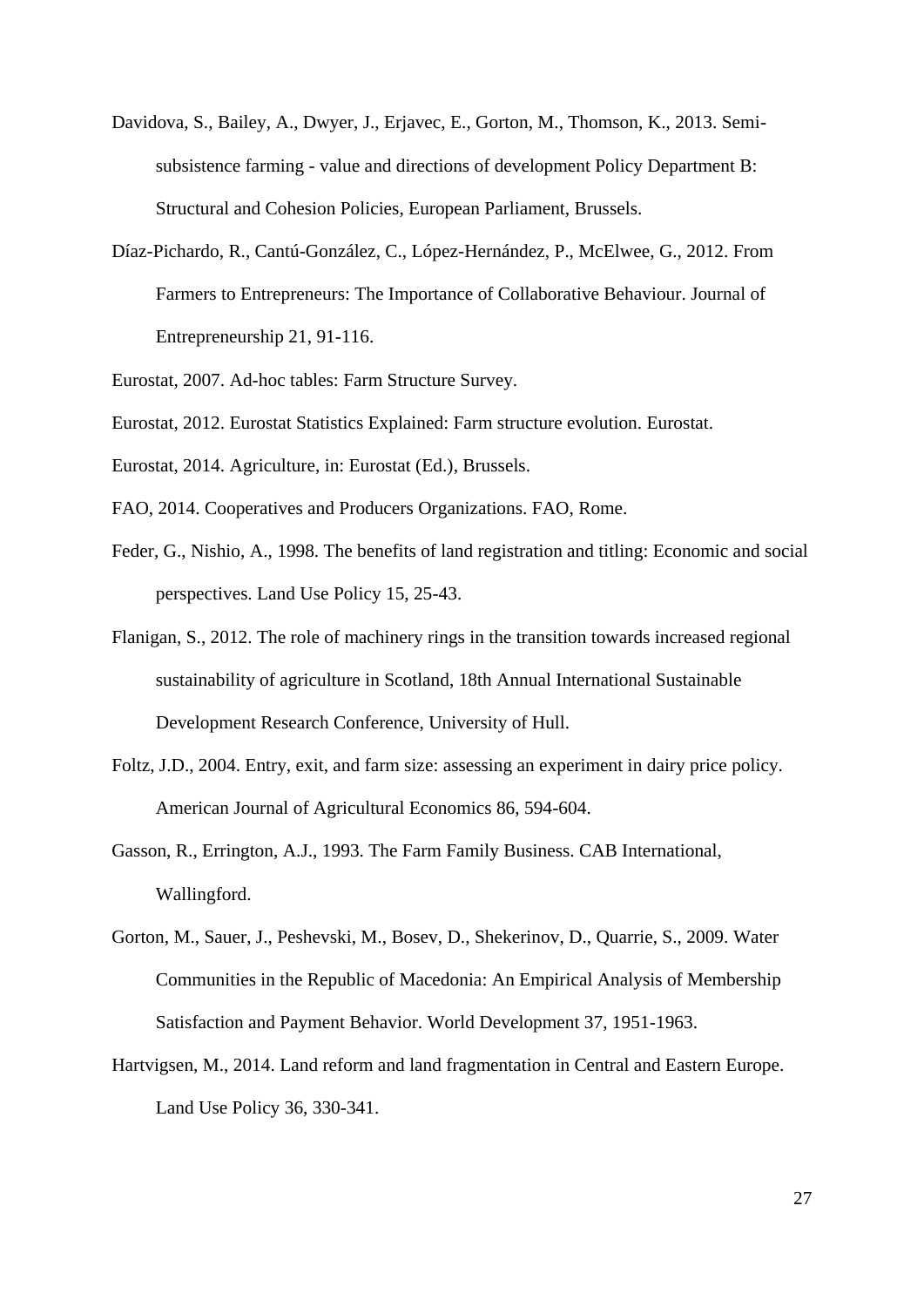- <span id="page-28-1"></span>Heckman, J.J., 1976. The common structure of statistical models of truncation, sample selection and limited dependent variables and a simple estimator for such models. NBER.
- <span id="page-28-3"></span>Heckman, J.J., 1979. Sample selection bias as a specification error. Econometrica: Journal of the econometric society 47, 153-161.
- <span id="page-28-2"></span>Kutter, T., Tiemann, S., Siebert, R., Fountas, S., 2011. The role of communication and cooperation in the adoption of precision farming. Precision Agriculture 12, 2-17.
- Le Gallo, J., Kamarianakis, Y., 2011. The Evolution of Regional Productivity Disparities in the European Union from 1975 to 2002: A Combination of Shift–Share and Spatial Econometrics. Regional Studies 45, 123-139.
- <span id="page-28-0"></span>Miles, M.B., Huberman, A.M., 1994. Qualitative Data Analysis: an expanded sourcebook, Second ed. Sage, London.
- Rizov, M., 2005. Human Capital and the Agrarian Structure in Transition: Micro-Evidence from Romania. Economic and Industrial Democracy 26, 119-149.
- Rizov, M., Mathijs, E., 2003. Farm survival and growth in transition economies: theory and empirical evidence from Hungary. Post-Communist Economies 15, pp. 227-242.
- Rizov, M., Swinnen, J.F.M., 2004. Human capital, market imperfections, and labor reallocation in transition. Journal of Comparative Economics 32, 745-774.
- Sitkin, S.B., Pablo, A.L., 1992. Reconceptualizing the determinants of risk behavior. Acad Manage Rev 17, 9-38.
- Smith, A., Stenning, A., 2006. Beyond household economies: articulations and spaces of economic practice in postsocialism. Prog Hum Geog 30, 190-213.
- Swinnen, J.F.M., Dries, L., Macours, K., 2005. Transition and agricultural labor. Agricultural Economics 32, 15-34.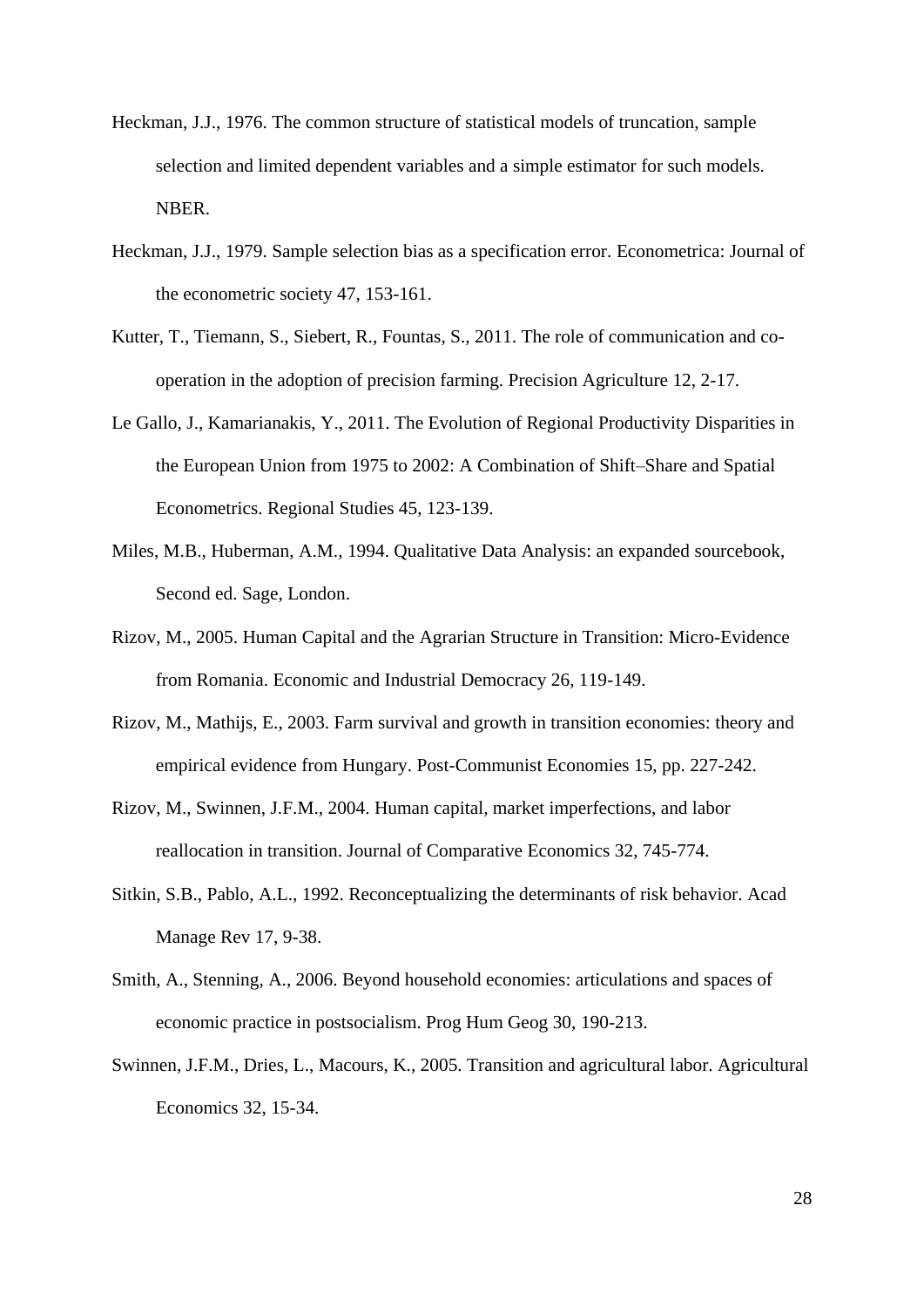- Tocco, B., Davidova, S., Bailey, A., 2012. Commonalities and differences in labour market developments and constraints in different EU regions, FP7 Factor Market working paper No 22. CEPS, Brussels.
- Venkatesh, V., Brown, S.A., Bala, H., 2013. Bridging the qualitative-quantitative divide: Guidelines for conducting mixed methods research in information systems. Mis Quart 37, 21-54.
- Wharton, C.R.J., 1969. Subsistence agriculture: Concepts and scope, in: Wharton, C.R.J. (Ed.), Subsistence Agriculture and Economic Development. NJ: Transaction Publishers, New Brunswick, pp. 12-20.
- World Bank, 2007. World Development Report 2008 Agriculture for Development. The World Bank, Washington DC.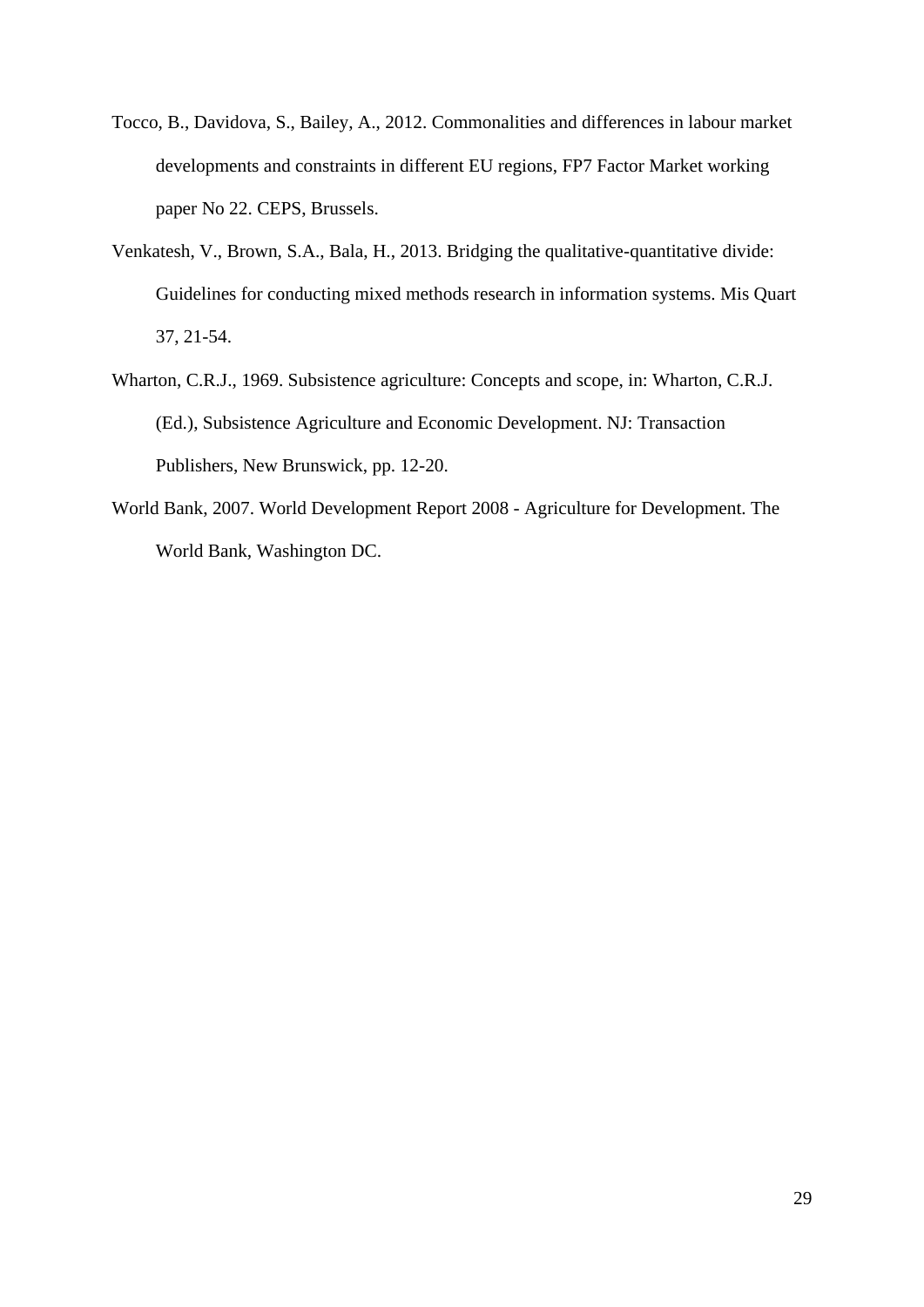|                                                  | $1st stage$ | 2 <sup>nd</sup> stage |
|--------------------------------------------------|-------------|-----------------------|
|                                                  |             |                       |
| Locational characteristics*                      |             |                       |
| Hungary                                          | $\mathbf X$ | $\mathbf X$           |
| Poland                                           | X           | X                     |
| Romania                                          | X           | X                     |
| Slovenia                                         | X           | $\mathbf X$           |
| Household consumption characteristics $(z_c)$    |             |                       |
| Dependency ratio                                 | X           | $\mathbf X$           |
| Household off-farm time-allocation share (%)     | $\mathbf X$ | $\mathbf X$           |
| Household production characteristics $(z_q)$     |             |                       |
| Age of household head                            | X           | $\mathbf X$           |
| Age squared of household head                    | X           | X                     |
| Gender of household head (Binary)                | X           | X                     |
| Education level household head                   |             | X                     |
| Cultivated land area (ha)                        | X           | X                     |
| Cultivated land area rented in (%)               |             | X                     |
| Land dispersion                                  |             | $\mathbf X$           |
| Livestock units (LSUs)                           | X           | X                     |
| Crop range                                       |             | X                     |
| Farming technology** (Categorical)               |             |                       |
| - Own equipment                                  | X           | X                     |
| - Others equipment                               | X           | X                     |
| General risk attitude (Categorical)              | X           | X                     |
| Farming with household labour only (Categorical) |             | $\mathbf X$           |
| Aim: To generate cash income (Likert-scale)***   | X           |                       |
| <b>Transaction costs</b>                         |             |                       |
| Village distance to urban centre (km)            | X           | X                     |
| Village market (binary)***                       | X           |                       |
| Infrastructure (Likert-scale)                    | X           | $\mathbf X$           |
| Distance to sales point (km)                     |             | $\mathbf X$           |
| Selling on contract (Binary)                     |             | X                     |
| Selling through a cooperative (Binary)           |             | X                     |
| Total number of buyers                           |             | $\mathbf X$           |
| Household external labour market characteristics |             |                       |
| (z <sub>l</sub> )                                |             |                       |
| Village unemployment rate (%)                    | $\mathbf X$ | $\mathbf X$           |

# **Table 1: Selected variables for quantitative analysis**

\* Bulgaria is the base country

\*\* Manual farming technology is the base category

\*\*\* Variables included in the selection equation and excluded from the outcome equation

Source: SCARLED data set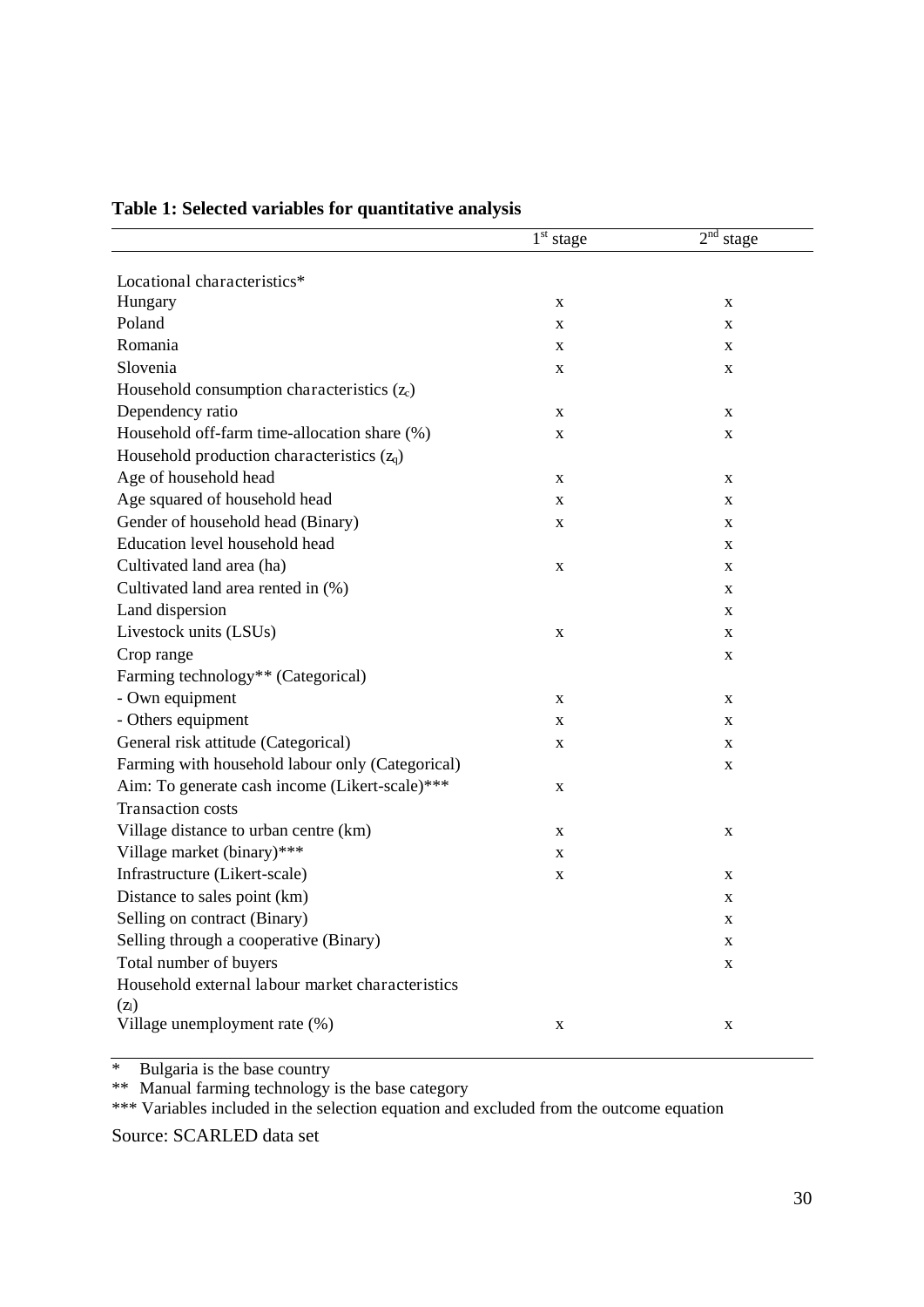| Country  | NUTS3 region      | Village                 | Village    |
|----------|-------------------|-------------------------|------------|
|          |                   |                         | population |
| Bulgaria |                   |                         |            |
|          | Prosperous        | Ekzarh Antimovo         | 925        |
|          | <b>Burgas</b>     | Krumovo gradishte       | 327        |
|          |                   | Nevestino               | 378        |
|          | Lagging behind    | Kostandovo              | 4104       |
|          | Pazardzhik        | Dorkovo                 | 2679       |
|          |                   | Gelemenovo              | 679        |
|          | Average           | Morava                  | 936        |
|          | Veliko Tarnovo    | Karaisen                | 976        |
|          |                   | Nedan                   | 1240       |
| Hungary  |                   |                         |            |
|          | Prosperous        | Kaskantyú               | 1002       |
|          | Bács-Kiskun       | Érsekcsanád             | 2804       |
|          |                   | Fülöpháza               | 841        |
|          | Lagging behind    | Hortobágy               | 1470       |
|          | Hajdú-Bihar       | Bagamér                 | 522        |
|          |                   | Nagyhegyes              | 2714       |
|          | <b>Average</b>    | Kaposfő                 | 1637       |
|          | Somogy            | Szenna                  | 772        |
|          |                   | Bőszénfa                | 2540       |
| Romania  |                   |                         |            |
|          | Prosperous        | Dudestii Noi            | 3032       |
|          | <b>Timis</b>      | Giarmata                | 6733       |
|          |                   | Satchinez               | 4900       |
|          | Lagging behind    | <b>Breasta</b>          | 4085       |
|          | Dolj              | Celaru                  | 4443       |
|          |                   | Sopot                   | 1580       |
|          | <b>Average</b>    | Suncuius                | 3187       |
|          | <b>Bihor</b>      | Sacadat                 | 1776       |
|          |                   | Ciumeghiu               | 4530       |
| Slovenia |                   |                         |            |
|          | Prosperous        | Šmartno pri Litiji      | 5498       |
|          | Osrednjeslovenska | Dobrova - Polhov Gradec | 7573       |
|          |                   | Medvode                 | 15963      |
|          | Lagging behind    | Cerkvenjak              | 2058       |
|          | Podravska         | Markovci                | 3989       |
|          |                   | Ruše                    | 7163       |
|          | Average           | Cerknica                | 11387      |
|          | Notranjsko-kraska | Ilirska Bistrica        | 13719      |
|          |                   | Loška dolina            | 3866       |

# **Table 2: Regions and villages selected for the survey**

Source: SCARLED database.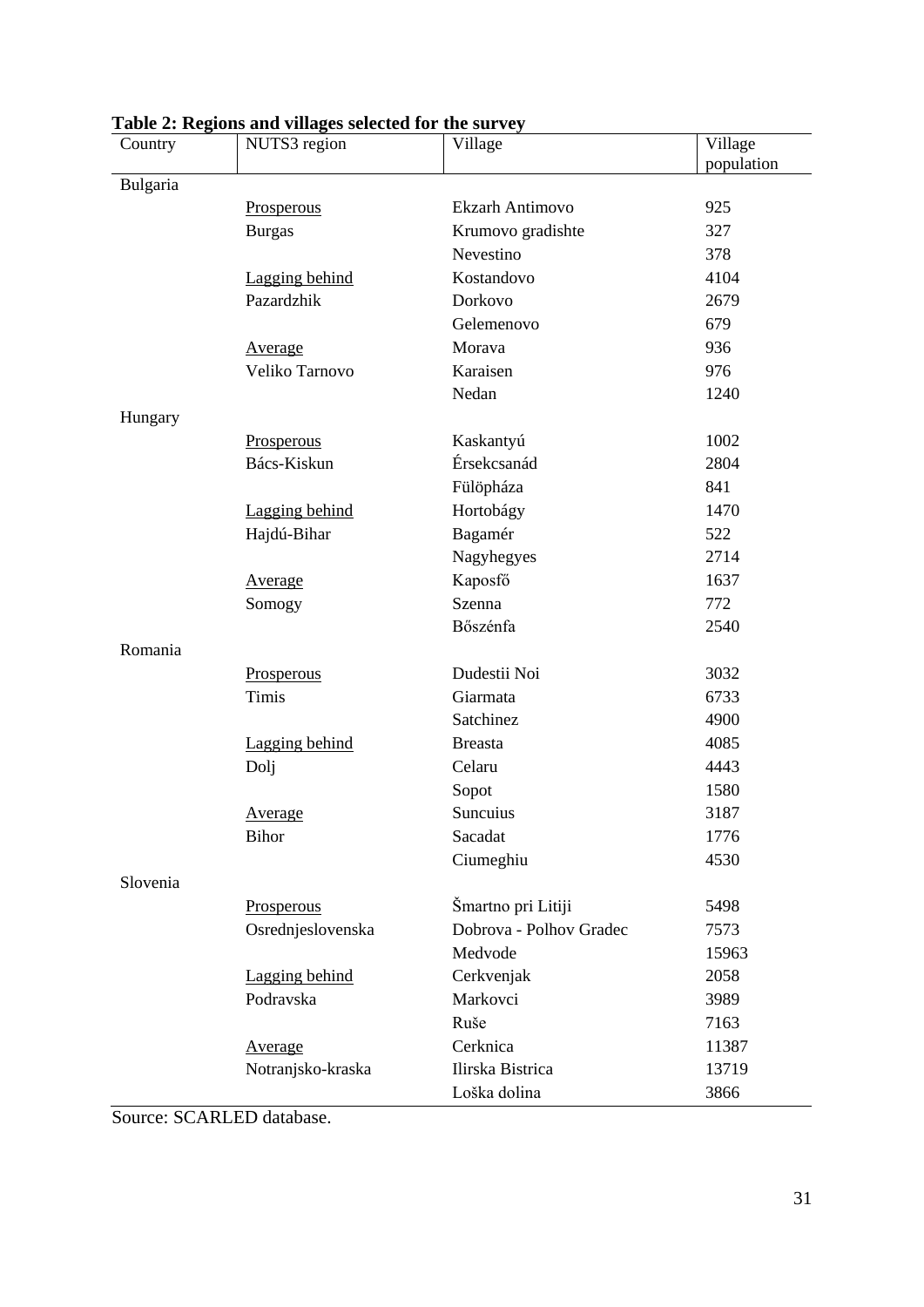| Poviat                                                                   | Village        |
|--------------------------------------------------------------------------|----------------|
| Prosperous                                                               |                |
| Sierpecki                                                                | Białyszewo     |
| Inowrocławski                                                            | Sławsk Wielki  |
| Sochaczewski                                                             | Chrzczany      |
| Average                                                                  |                |
| Rzeszowski                                                               | <b>Bzianka</b> |
| Bielski                                                                  | Andryjanki     |
| Świdnicki                                                                | Witoszów Dolny |
| Lagging behind                                                           |                |
| Jasielski                                                                | Wróblowa       |
| Wysokomazowiecki                                                         | Święck Wielki  |
| Wyszkowski                                                               | <b>Ulasek</b>  |
| $\sim$ $\sim$<br>$\sim$ $\sim$ $\sim$ $\sim$ $\sim$ $\sim$ $\sim$ $\sim$ |                |

**Table 3: Regions and villages sampled in Poland** 

Source: SCARLED database.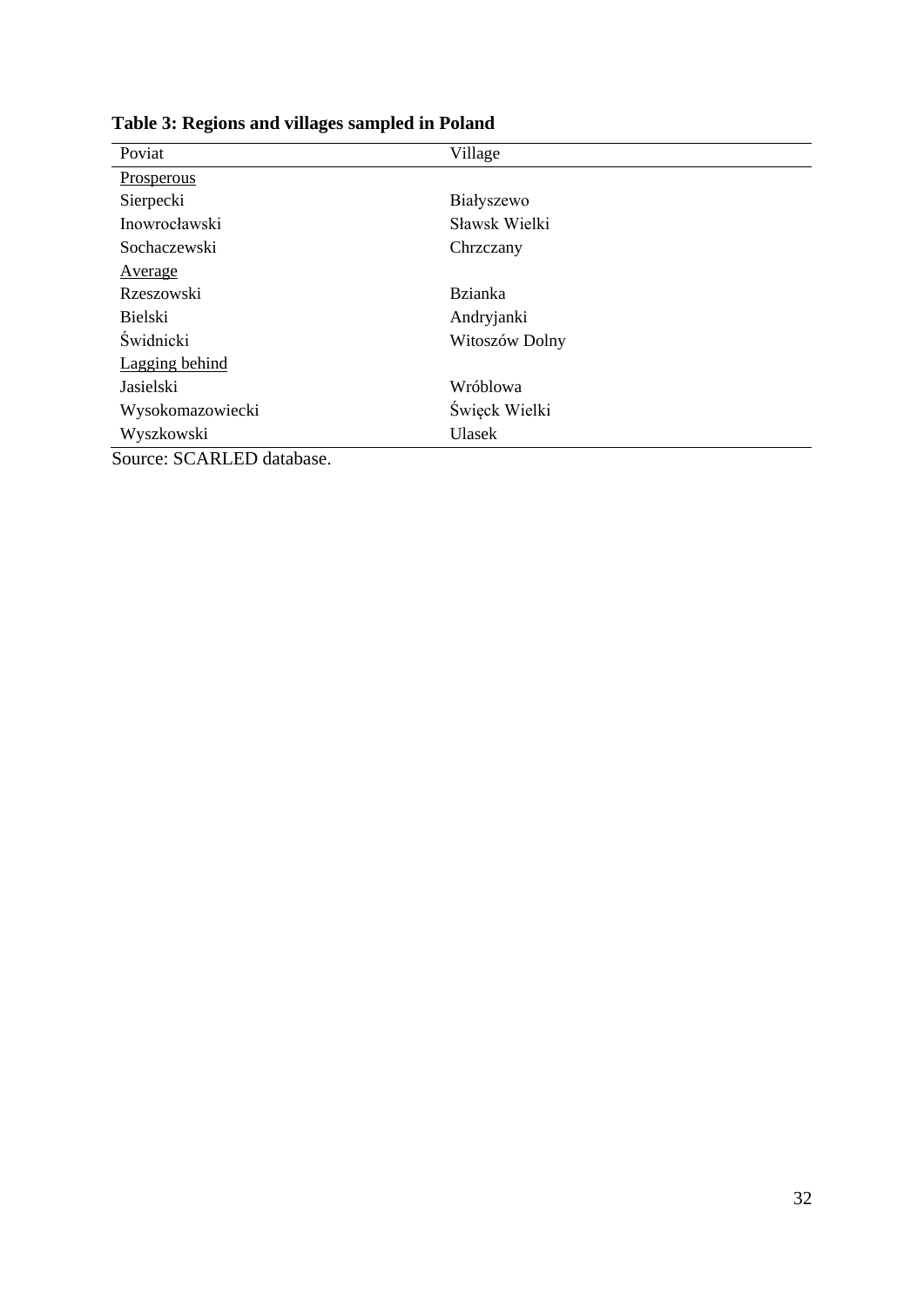| Share of output sold   | <b>Sample</b><br>total |       | <b>Bulgaria Hungary</b> | <b>Poland</b> | Romania | Slovenia |
|------------------------|------------------------|-------|-------------------------|---------------|---------|----------|
| Number of observations | 820                    | 186   | 124                     | 170           | 179     | 161      |
| Minimum                | 0.00                   | 0.00  | 0.00                    | 0.00          | 0.00    | 0.00     |
| Maximum                | 100.0                  | 100.0 | 100.0                   | 100.0         | 94.4    | 100.0    |
| <b>Mean</b>            | 52.8                   | 42.1  | 74.6                    | 59.6          | 38.1    | 57.7     |
| Mean Std. Error        | 1.1                    | 2.1   | 3.2                     | 2.1           | 1.6     | 2.8      |
| <b>Std. Deviation</b>  | 32.0                   | 29.2  | 35.2                    | 26.9          | 21.6    | 34.9     |
| <b>Skewness</b>        | $-0.12$                | 0.02  | $-1.24$                 | $-0.52$       | 0.51    | $-0.45$  |
| Skewness Std. Error    | 0.09                   | 0.18  | 0.22                    | 0.19          | 0.18    | 0.19     |

**Table 4: Sample descriptive statistics according to the share of output sold in 2007 (%)** 

Source: SCARLED database.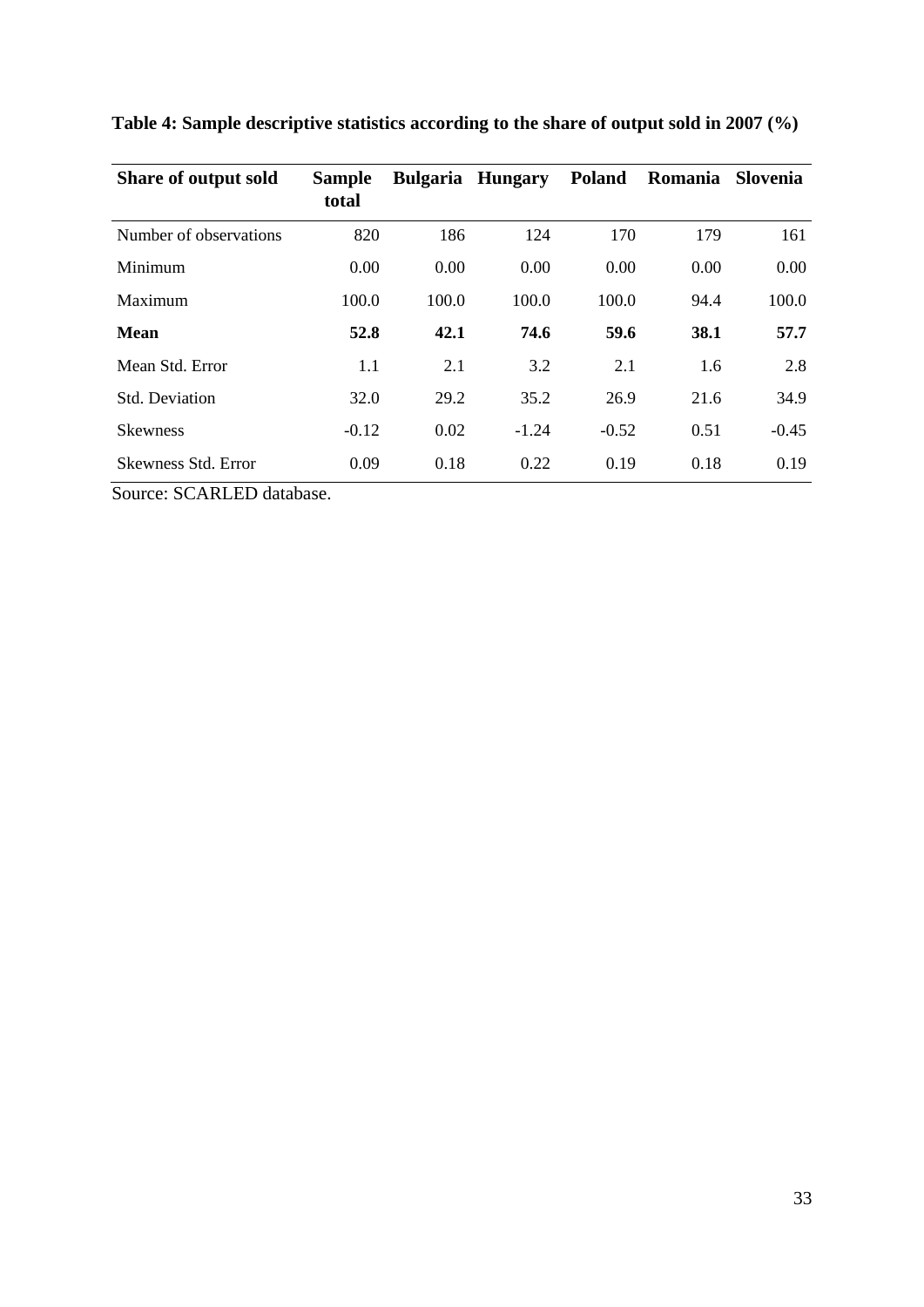| Heckman selection model - two-step estimates |          | Number of obs. |                 | 820   |                      |        |
|----------------------------------------------|----------|----------------|-----------------|-------|----------------------|--------|
| (regression model with sample selection)     |          | Censored obs   | $=$             | 66    |                      |        |
|                                              |          |                | Uncensored obs  |       |                      | 754    |
|                                              |          |                | Wald $chi2(27)$ |       | $=$                  | 446.15 |
|                                              |          |                | Prob > chi2     |       | $=$                  | 0.0000 |
|                                              |          |                |                 |       |                      |        |
|                                              | Coef.    | Std. Err.      | Z               | P > z | [95% Conf. Interval] |        |
| Mills                                        |          |                |                 |       |                      |        |
| lambda                                       | $-8.224$ | 6.129          | $-1.340$        | 0.180 | $-20.236$            | 3.789  |
| rho                                          | $-0.356$ |                |                 |       |                      |        |
| sigma                                        | 23.092   |                |                 |       |                      |        |
| lambda                                       | $-8.224$ | 6.129          |                 |       |                      |        |

# **Table 5: Summary statistics of Heckman two-step estimation**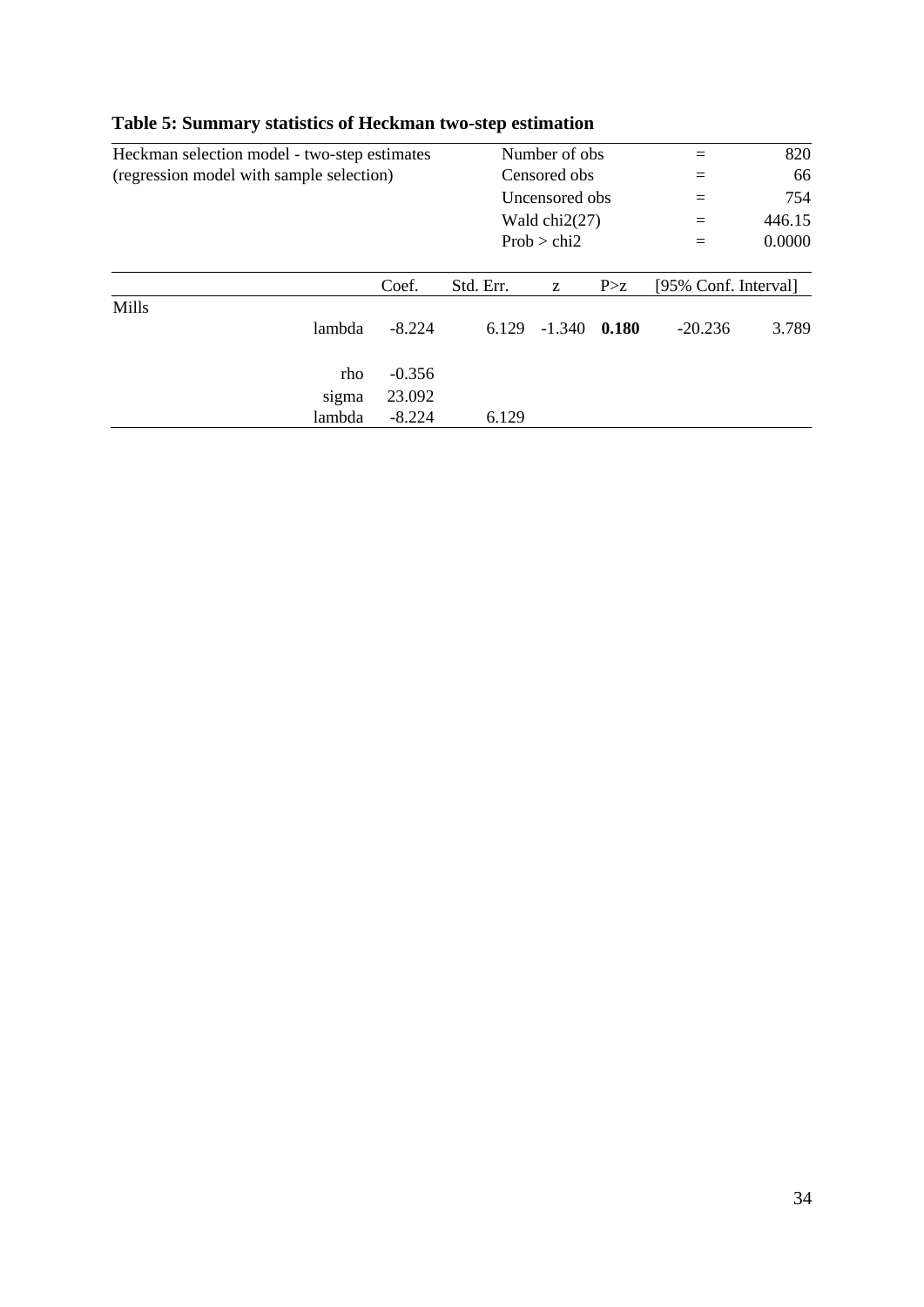## **Table 6: Probit results**

| Probit regression                             |             | Number of obs  |          | $=$   |            | 820      |  |
|-----------------------------------------------|-------------|----------------|----------|-------|------------|----------|--|
|                                               |             | LR chi $2(19)$ |          | $=$   |            | 305.12   |  |
|                                               | Prob > chi2 |                |          | $=$   |            | 0.0000   |  |
| Log likelihood = $-77.004933$                 |             | Pseudo R2      |          | $=$   |            | 0.6646   |  |
|                                               |             |                |          |       | [95% Conf. |          |  |
| Seller= $1, 0$ otherwise                      | Coef.       | Std. Err.      | z        | P > z | Interval]  |          |  |
| Locational characteristics                    |             |                |          |       |            |          |  |
| Hungary                                       | $-0.629$    | 0.387          | $-1.620$ | 0.105 | $-1.388$   | 0.130    |  |
| Poland                                        | 0.218       | 0.401          | 0.540    | 0.587 | $-0.568$   | 1.003    |  |
| Romania                                       | $-0.229$    | 0.572          | $-0.400$ | 0.688 | $-1.350$   | 0.891    |  |
| Slovenia                                      | $-1.124$    | 0.425          | $-2.650$ | 0.008 | $-1.957$   | $-0.292$ |  |
| Village distance to urban centre (km)         | 0.010       | 0.023          | 0.430    | 0.670 | $-0.036$   | 0.056    |  |
| Village market                                | 0.233       | 0.295          | 0.790    | 0.429 | $-0.345$   | 0.812    |  |
| Infrastructure                                | 0.121       | 0.097          | 1.240    | 0.214 | $-0.070$   | 0.311    |  |
| Village unemployment rate (%)                 | $-0.003$    | 0.010          | $-0.330$ | 0.740 | $-0.023$   | 0.016    |  |
| Household consumption characteristics $(z_c)$ |             |                |          |       |            |          |  |
| Dependency ratio*                             | $-0.267$    | 0.113          | $-2.360$ | 0.018 | $-0.488$   | $-0.046$ |  |
| Household off-farm share (%)                  | 0.021       | 0.011          | 1.900    | 0.057 | $-0.001$   | 0.042    |  |
| Household production characteristics $(z_q)$  |             |                |          |       |            |          |  |
| Age household head                            | 0.024       | 0.060          | 0.390    | 0.693 | $-0.094$   | 0.141    |  |
| $Age2$ household head                         | 0.000       | 0.001          | $-0.340$ | 0.732 | $-0.001$   | 0.001    |  |
| Female household head                         | $-0.540$    | 0.300          | $-1.800$ | 0.072 | $-1.128$   | 0.049    |  |
| Cultivated land area (ha)*                    | 0.147       | 0.135          | 1.090    | 0.276 | $-0.117$   | 0.411    |  |
| Livestock units*                              | 0.934       | 0.226          | 4.130    | 0.000 | 0.490      | 1.377    |  |
| Own equipment                                 | 1.616       | 0.389          | 4.150    | 0.000 | 0.854      | 2.379    |  |
| Others equipment                              | 0.813       | 0.327          | 2.490    | 0.013 | 0.173      | 1.454    |  |
| General risk attitude                         | 0.341       | 0.188          | 1.810    | 0.070 | $-0.028$   | 0.711    |  |
| Generate cash income                          | 0.692       | 0.096          | 7.220    | 0.000 | 0.505      | 0.880    |  |
| Constant                                      | $-2.540$    | 1.731          | $-1.470$ | 0.142 | $-5.934$   | 0.853    |  |
| Measures of Fit for probit:                   |             |                |          |       |            |          |  |
| McKelvey & Zavoina's R2:<br>0.848             |             |                |          |       |            |          |  |
| Cases correctly classified:<br>96.71%         |             |                |          |       |            |          |  |
|                                               |             |                |          |       |            |          |  |

Coefficients in Bold only are significantly different from zero at >95% level of confidence Coefficients in Bold Italic are significantly different from zero at >90% level of confidence

\* Variables adjusted by square root transformation to approximate a normal distribution.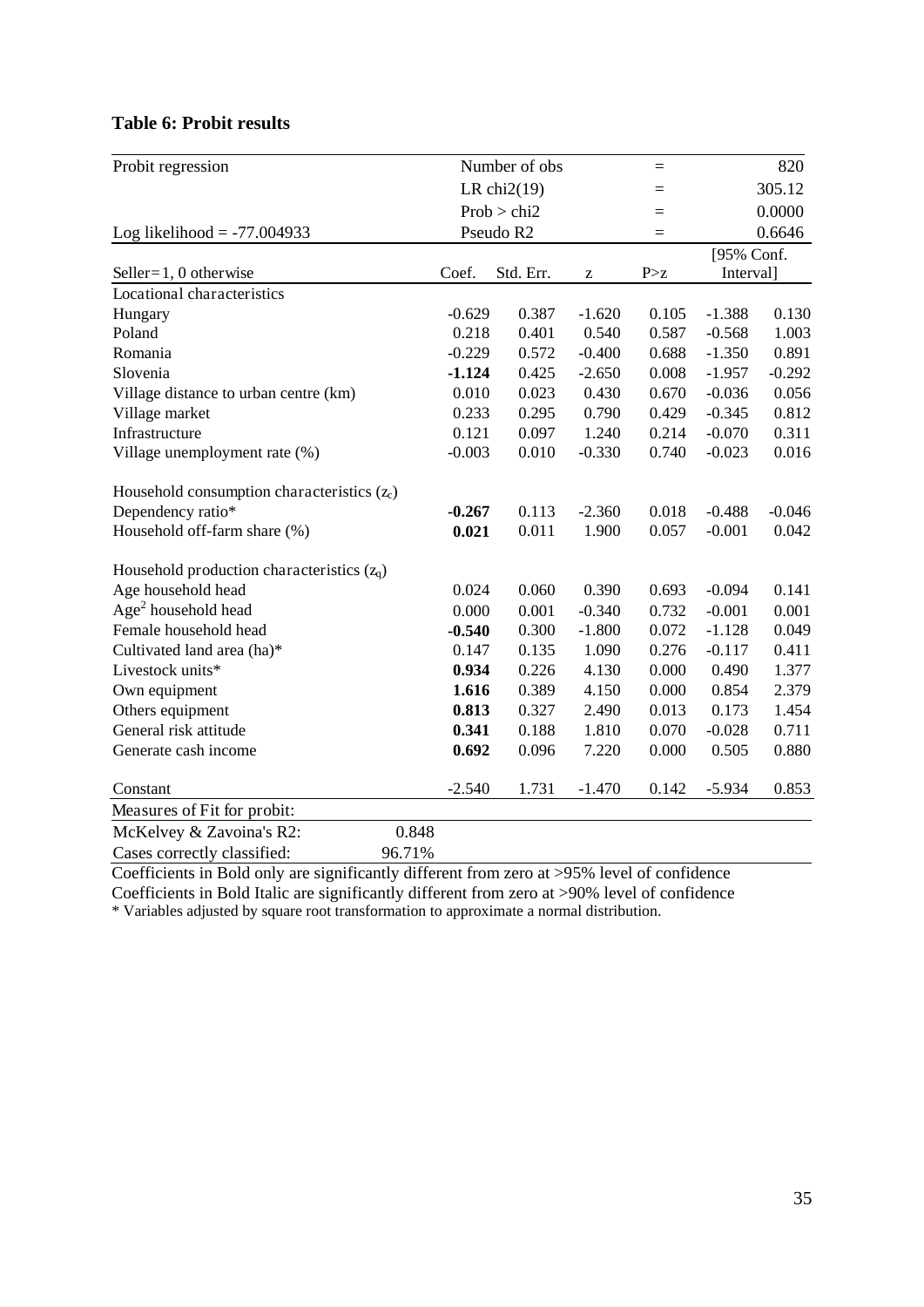| Source                          | SS                                            | df  | MS         |            | Number of obs |       | $=$                  | 754      |
|---------------------------------|-----------------------------------------------|-----|------------|------------|---------------|-------|----------------------|----------|
|                                 |                                               |     |            | F(27, 726) |               |       | $=$                  | 16.21    |
| Model                           | 240945.4                                      | 27  | 8923.902   | Prob > F   |               |       | $=$                  | 0.000    |
| Residual                        | 399558.8                                      | 726 | 550.3564   | R-squared  |               |       | $=$                  | 0.376    |
|                                 |                                               |     |            |            | Adj R-squared |       | $=$                  | 0.353    |
| Total                           | 640504.1                                      | 753 | 850.6031   | Root MSE   |               |       | $=$                  | 23.460   |
| Share of output sold (%)        |                                               |     | Coef.      | Std. Err.  | t             | P > t | [95% Conf. Interval] |          |
|                                 | Locational characteristics                    |     |            |            |               |       |                      |          |
| Hungary                         |                                               |     | 26.910     | 3.805      | 7.070         | 0.000 | 19.440               | 34.380   |
| Poland                          |                                               |     | 8.246      | 3.347      | 2.460         | 0.014 | 1.675                | 14.816   |
| Romania                         |                                               |     | $-5.537$   | 3.615      | $-1.530$      | 0.126 | $-12.635$            | 1.561    |
| Slovenia                        |                                               |     | 12.452     | 3.777      | 3.300         | 0.001 | 5.037                | 19.867   |
|                                 | Village distance to urban centre (km)         |     | 0.209      | 0.135      | 1.550         | 0.122 | $-0.056$             | 0.475    |
| Village market                  |                                               |     | $-2.790$   | 2.172      | $-1.280$      | 0.199 | $-7.053$             | 1.473    |
|                                 | Distance to sales point (km)                  |     | 0.103      | 0.046      | 2.240         | 0.026 | 0.012                | 0.193    |
| Infrastructure                  |                                               |     | $-1.964$   | 0.766      | $-2.560$      | 0.011 | $-3.468$             | $-0.460$ |
|                                 | Village unemployment rate (%)                 |     | $-0.064$   | 0.088      | $-0.720$      | 0.473 | $-0.237$             | 0.110    |
|                                 | Household consumption characteristics $(z_c)$ |     |            |            |               |       |                      |          |
| Dependency ratio*               |                                               |     | 0.019      | 0.800      | 0.020         | 0.981 | $-1.552$             | 1.590    |
|                                 | Household off-farm share (%)                  |     | $-0.027$   | 0.076      | $-0.360$      | 0.720 | $-0.177$             | 0.122    |
|                                 | Household production characteristics $(z_q)$  |     |            |            |               |       |                      |          |
| Age household head              |                                               |     | 0.773      | 0.458      | 1.690         | 0.092 | $-0.127$             | 1.673    |
| Age <sup>2</sup> household head |                                               |     | $-0.008$   | 0.004      | $-1.840$      | 0.066 | $-0.016$             | 0.001    |
|                                 | Education level household head                |     | $-0.510$   | 1.183      | $-0.430$      | 0.666 | $-2.832$             | 1.812    |
| Female                          |                                               |     | $-0.612$   | 2.445      | $-0.250$      | 0.802 | $-5.412$             | 4.188    |
| Cultivated land area (ha)*      |                                               |     | 2.323      | 0.718      | 3.240         | 0.001 | 0.913                | 3.732    |
| Livestock units*                |                                               |     | 0.810      | 0.549      | 1.480         | 0.141 | $-0.268$             | 1.888    |
|                                 | Cultivated land area rented in (%)            |     | 0.033      | 0.041      | 0.800         | 0.421 | $-0.047$             | 0.113    |
| Land dispersion (ha/km)         |                                               |     | 0.016      | 0.017      | 0.950         | 0.342 | $-0.018$             | 0.050    |
| Crop range                      |                                               |     | $-1.745$   | 0.570      | $-3.060$      | 0.002 | $-2.864$             | $-0.626$ |
| Own equipment                   |                                               |     | 5.137      | 3.754      | 1.370         | 0.172 | $-2.234$             | 12.508   |
| Others equipment                |                                               |     | 7.724      | 3.751      | 2.060         | 0.040 | 0.359                | 15.089   |
|                                 | Farming with household labour only            |     | 1.157      | 2.424      | 0.480         | 0.633 | $-3.602$             | 5.916    |
| General risk attitude           |                                               |     | 6.154      | 1.270      | 4.850         | 0.000 | 3.662                | 8.646    |
|                                 | Transactions costs $(t_f^s, t_n^s)$           |     |            |            |               |       |                      |          |
| Total number of buyers          |                                               |     | 0.001      | 0.008      | 0.110         | 0.913 | $-0.016$             | 0.017    |
| Selling on contract             |                                               |     | 12.439     | 2.503      | 4.970         | 0.000 | 7.525                | 17.353   |
|                                 | Selling through a cooperative                 |     | $-1.290$   | 2.625      | $-0.490$      | 0.623 | $-6.443$             | 3.863    |
| Constant                        |                                               |     | 30.302     | 13.872     | 2.180         | 0.029 | 3.068                | 57.536   |
| Adjusted R2:                    |                                               |     | 0.353      |            |               |       |                      |          |
| BIC:                            |                                               |     | $-176.923$ |            |               |       |                      |          |

# **Table 7: OLS estimation result: modelling the share of output sold in 2007(%)**

Emboldened variables are statistically significant at the 10% level or below. \* Variables adjusted by square root transformation to approximate a normal distribution.

| - Others equipment                                        | F(1, 726) | 4.24 | 0.0399 |
|-----------------------------------------------------------|-----------|------|--------|
| Joint removal of own and others equipment                 | F(2, 726) | 2.17 | 0.1144 |
| Joint removal of all production characteristics $(z_q)$ : |           |      |        |
| - Excluding risk attitudes                                | F(8, 726) | 3.24 | 0.0012 |
| - Including risk attitudes                                | F(9, 727) | 5.86 | 0.0000 |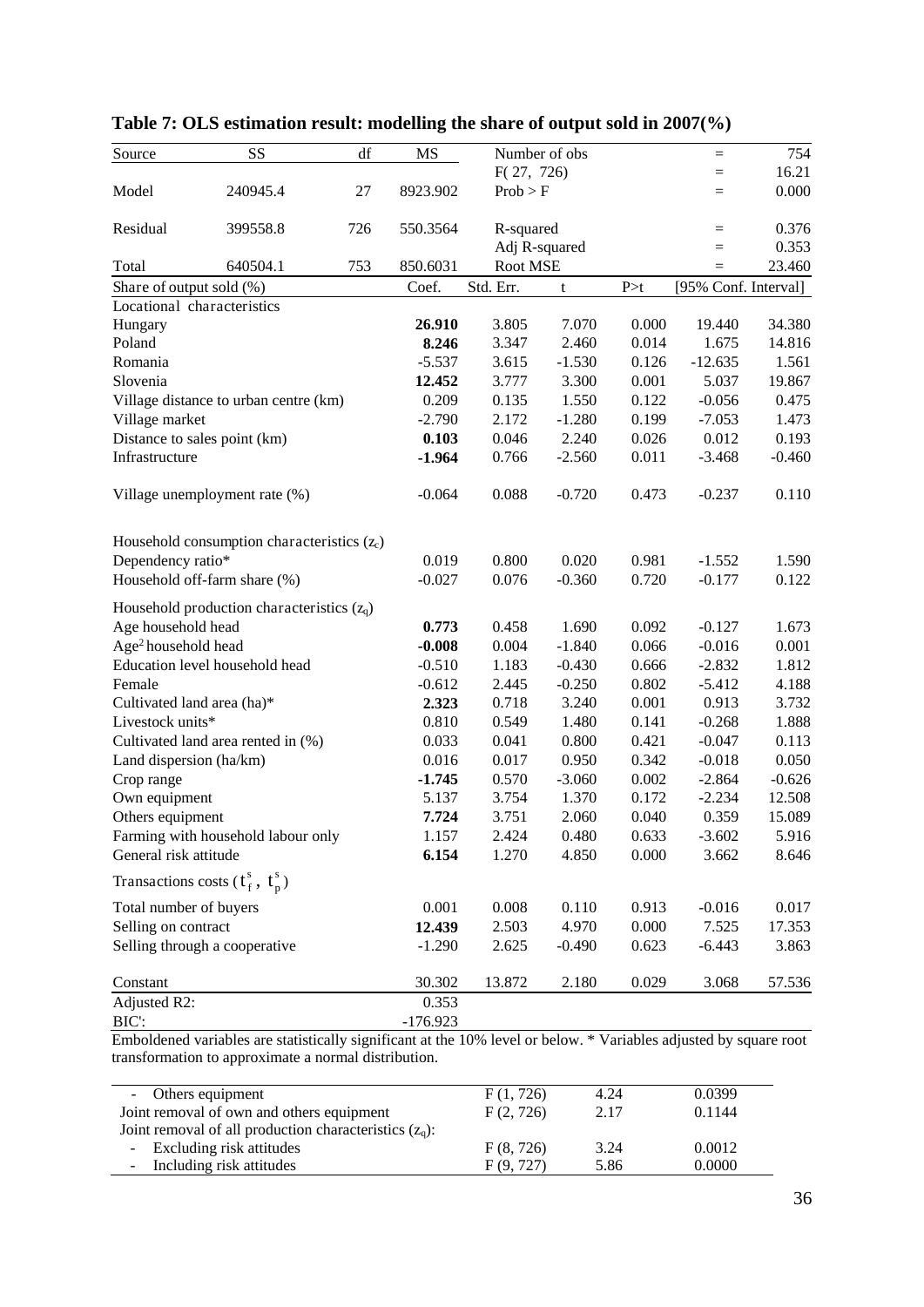| Case<br>No.    | Household<br>composition<br>ages in 2006                                               | Commercialisation<br>characteristics in<br>survey (2003 & 2006)                                         | 2010 Interviews                                                                                                                                                | 2014 Interviews                                                                                                                                                                                                            | Receive<br><b>CAP</b><br>support in<br>2014                                | <b>Factors affecting</b><br>commercialisation                                                                                                                                               |
|----------------|----------------------------------------------------------------------------------------|---------------------------------------------------------------------------------------------------------|----------------------------------------------------------------------------------------------------------------------------------------------------------------|----------------------------------------------------------------------------------------------------------------------------------------------------------------------------------------------------------------------------|----------------------------------------------------------------------------|---------------------------------------------------------------------------------------------------------------------------------------------------------------------------------------------|
| 1              | Husband and<br>wife (both 58)                                                          | 40% sold in 2003; 60%<br>sold in 2006. 4.8 ha in<br>2003; 20 ha in 2006, 5<br>plots.                    | 25-30 ha (12 ha rented).<br>Wheat and sunflower.<br><b>Exited livestock</b><br>production.                                                                     | 8.2 ha owned land now<br>farmed. Stopped renting in<br>land.3.7 ha given over to<br>almonds. Sell 80% of<br>production.                                                                                                    | $Yes - area$<br>payments                                                   |                                                                                                                                                                                             |
| 2              | Husband (43)<br>wife (39),<br>sons 10 & 18                                             | 70% sold in 2003; 90%<br>sold in 2006. Full time<br>dairy farmers. 0.25 ha in<br>2003; 5.15 ha in 2006. | 26.2 ha. Extra land rented<br>to meet fodder needs.<br>Bought second farm in<br>neighbouring village.                                                          | 20 milking cows. Now farm<br>17 ha as rental contract<br>terminated. Sell 100% of<br>milk. Bought combine &<br>tractor, offers services. Does<br>not want to expand farm.                                                  | Yes-<br>payment per<br>head but not<br>pasture after<br>fine               | Cash payments by buyer<br>help finance land purchase.<br>Village milk collecting<br>point end due dwindling<br>numbers who keep cows.                                                       |
| 3              | Wife (46),<br>Husband (52)<br>their sons (26<br>$& 28$ ), Father<br>(75)               | 70% sold in 2003; 80%<br>sold in 2006. Sheep.<br>3.85 ha, 1 plot.                                       | Remain 3.85 ha. Invest in<br>cooling tank and buy milk<br>from neighbouring farms.                                                                             | Remain 3.85 ha. Husband<br>sheep farmer (but herd<br>decrease due to illness) and<br>wife worked as a teacher,<br>helping farm before and after<br>work. Now no bus and<br>applying for pension.                           | $\overline{Yes}$ –<br>payment per<br>head and<br>pastures                  | Lack of public transport to<br>access work. Problems with<br>overlapping ownership of<br>pastures. Elderly population<br>unable to keep cows and<br>village milk collecting<br>dwindle.     |
| $\overline{4}$ | Husband $(40)$<br>Wife (38),<br>Son $(20)$ and<br>daughters (16<br>& 18)               | 60% sold in 2003; 80%<br>sold in 2006. Sheep. 1<br>ha, 1 plot.                                          | Flock rose from 70-80<br>sheep to 180 but growth<br>limited by by high fodder<br>prices, low output prices<br>and unreliable payments                          | Flock of 150 sheep. Sell 80%<br>of production. Barely<br>profitable given fodder prices.<br>Continues due to lack of other<br>options.                                                                                     | $Yes -$<br>payment per<br>head                                             | Local sales limited as most<br>households keep cows.<br>Profitability insufficient for<br>investment and to buy land<br>to produce own fodder.                                              |
| 5              | Wife (52),<br>Husband (50)<br>Mother $(72)$                                            | 50% sold in 2003; 70%<br>sold in 2006. 0.7 ha, 2<br>plots. 1 cow and<br>vegetables.                     | 80% sold (attributed to<br>better milk quality from<br>improved feed). Informal<br>sales to households. Ill<br>health of husband and<br>wife limit activities. | 70-80% of milk sold. Now 1<br>ha of land (gained though<br>inheritance) and 2 cows.<br>Vegetables all consumed in<br>household. Received some<br>benefits from the Labour<br>Office. Knits slippers.<br>Husband alcoholic. | No                                                                         | Low output prices.<br>Cannot plant fodder as no<br>one to plough (male<br>relatives work abroad).<br>Health condition limits<br>expansion. Too small-scale<br>to be eligible for subsidies. |
| 6              | Husband (65),<br>Wife (63),<br>Daughter (42)<br>Son (38)                               | 40% sold in 2003, 50%<br>in 2006. Vegetables and<br>livestock. 3 ha, 1 plot.                            | Switch from commercial<br>to subsistence due to age<br>(both now pensioners) and<br>adult sons left household.                                                 | Husband 73 years of age.<br>Rents out land. Some<br>chickens and kitchen garden<br>vegetables. Too small scale<br>now to trade. Trying to sell<br>tractor.                                                                 | No (but did<br>previously<br>for area<br>payment,<br>until renting<br>out) | Health problems. Son and<br>daughter live in city but<br>visit and assist weekends.<br>Declining village<br>population.                                                                     |
| 7              | Wife (64),<br>Son, Son's<br>wife, child<br>(toddler)                                   | 50% sold in 2003, 70%<br>in 2006. Fodder plus<br>cow and donkey. 1 plot<br>$0.25$ ha                    | Husband died. Animals<br>lost in flood. Cultivates<br>house garden - 70% sold.                                                                                 | Wife now 71 years old. Still<br>cultivates smallholding with<br>70% sold (tomatoes side of<br>road). No subsidies. Sales<br>vital to supplement pension.                                                                   | N <sub>o</sub>                                                             | Age. Family problems (son<br>divorced and died in car<br>crash). Paperwork perceived<br>as too much to claim<br>subsidies.                                                                  |
| 8              | Husband (59)<br>Wife (56),<br>Son $(33)$ , his<br>wife $(24)$ and<br>their child $(3)$ | 80% sold in 2003; 90%<br>sold in 2006. 6 ha, 2<br>plots.                                                | Ceased farming but kept<br>land as financial security.<br>Owns businesses.                                                                                     | Owns 3 ha, not always<br>cultivates. Kitchen garden for<br>tomatoes etc. Owns other<br>non-ag businesses, growth<br>limited by lack of qualified<br>workers.                                                               | N <sub>o</sub>                                                             | Wishes to keep connection<br>with farming and land, but<br>lacks concrete future plans<br>for farm.                                                                                         |
| 9              | Wife (50),<br>Husband (54)                                                             | Exited. Rented out 60%<br>of land, 40% unused.                                                          | Wife and husband work<br>full-time off-farm,<br>although minor<br>subsistence production<br>(potatoes & chickens)                                              | Re-enter agriculture in 2012<br>(lambs, pigs) mainly for own<br>consumption. Husband died.<br>Slowly abandon plots.<br>Cultivate kitchen garden and<br>sells beans.                                                        | death of<br>husband)                                                       | No (did until Son in law is major of the<br>village and provides<br>knowledge and assistance.<br>Problems of access to plots<br>& theft of crop.                                            |
| 10             | Wife (52),<br>Husband (58)<br>son $(20)$                                               | Exited. Rented out 60%<br>of land, 40% unused.                                                          | Wife works off-farm<br>(library), husband worked<br>in Portugal and then<br>returned (unemployed)                                                              | Wife is still a librarian.<br>Husband died. Sold tractor to<br>finance trips to hospital &<br>husband's treatment. Rents<br>out land without payment or<br>goods in kind.                                                  | N <sub>o</sub>                                                             | Health problems.<br>Lacks machinery,<br>confidence and know how<br>to farm.                                                                                                                 |

# **Table 8: Overview of Bulgarian Household Interviews and Dynamics**